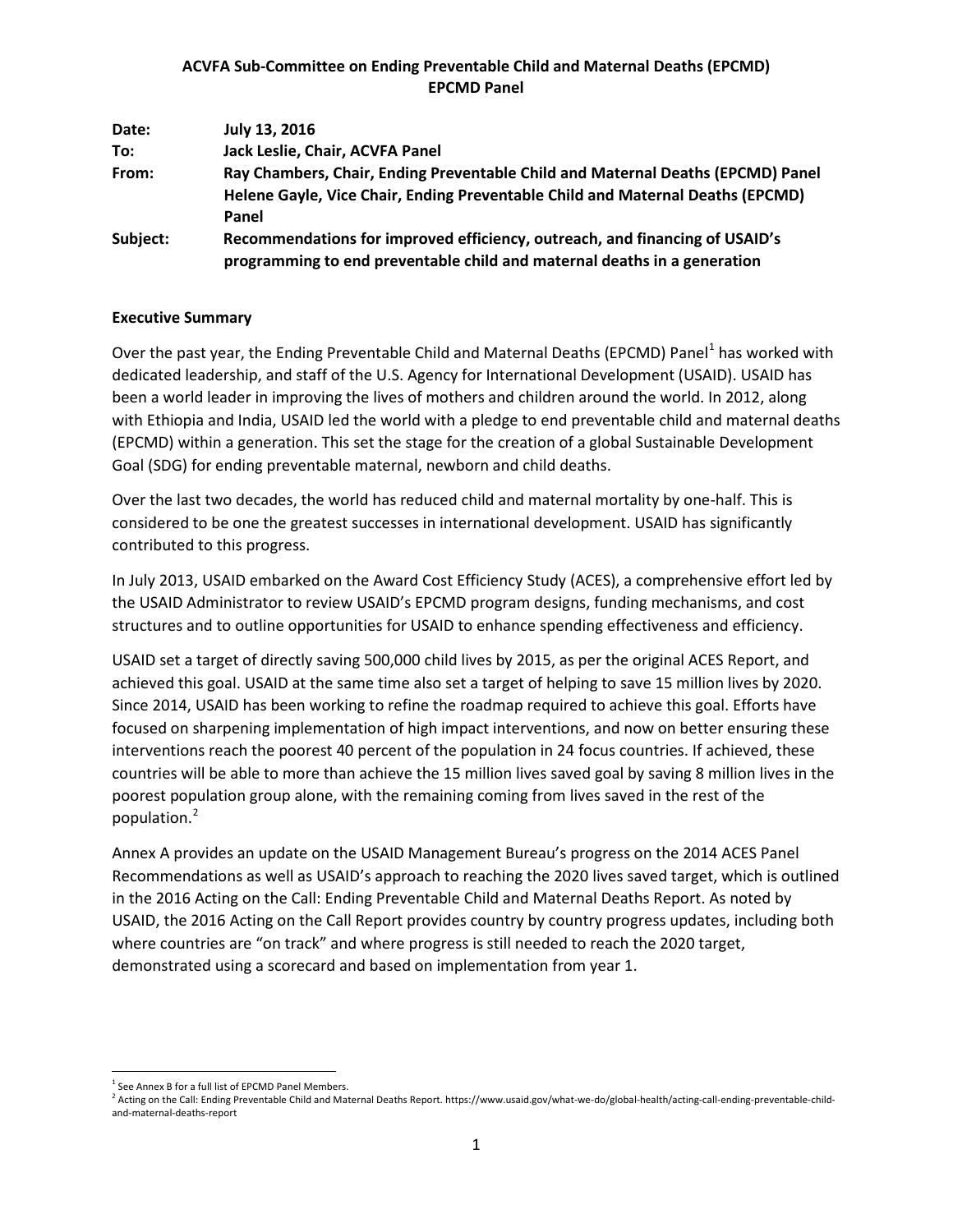The ACES Panel was expanded and reconstituted to aid USAID's Global Health Bureau in its implementation of the ACES recommendations. Going forward, the Panel recommended that the Global Health Bureau focus its work on three priority areas:

- 1. Continue to sharpen the Agency's efficiency and work toward EPCMD;
- 2. Intensify external outreach and engagement;
- 3. Increase financing for EPCMD.

The Ending Preventable Child and Maternal Deaths (EPCMD) Panel has identified these three areas for USAID to address in order to achieve the goal of ending preventable child and maternal deaths in a generation.

The conclusion that improvements in these three areas will be necessary for success was reached after assessing current progress toward the goal, conducting interviews with key stakeholders, and reviewing existing processes and end products. The following report includes detailed recommendations for how to make specific, meaningful improvements in these three areas.

# *Priority Area 1: Sharpening USAID's efficiency and work toward ending preventable child and maternal deaths*

- **Recommendation 1:** Identify a select set of key indicators that are quantifiable and attributable across EPCMD focus countries to both communicate the impact of EPCMD programs, and to track and drive progress.
- **Recommendation 2:** Codify and build on key management improvements, and adopt best practices from other global health efforts.
- **Recommendation 3:** Follow up on ACES Blue Ribbon Panel recommendations and identify opportunities with Management Bureau to get additional impact and value from USAID investments.

Through the Award Cost Efficiency Study process, the ACES Panel and USAID identified the primary focus area to be sharpening USAID's efficiency in its EPCMD programming in order to yield greatest lives saved with operational accountability. This priority has therefore remained the first Priority Area of focus for the EPCMD Panel, particularly as sharpening the efficiency and work of USAID's EPCMD efforts provides a solid base for addressing Priority Areas 2 and 3 – intensifying external outreach and engagement, and increasing EPCMD financing.

Since the ACES Panel, USAID has made extraordinary progress in improving the operational efficiency and accountability processes for its EPCMD efforts. The EPCMD Panel looks forward to continuing to work with USAID to ensure this progress in sharpening EPCMD processes continues.

Improving operational efficiency will require first that USAID set the right targets and identify the right indicators to track progress, communicate impact to stakeholders, and improve accountability. These indicators should be concrete and quantifiable – and they should track the specific impact of USAID activities and investments. The development of this set of indicators should be informed by examples from other leading global programs and organizations (e.g., PEPFAR, DFID, the Global Fund).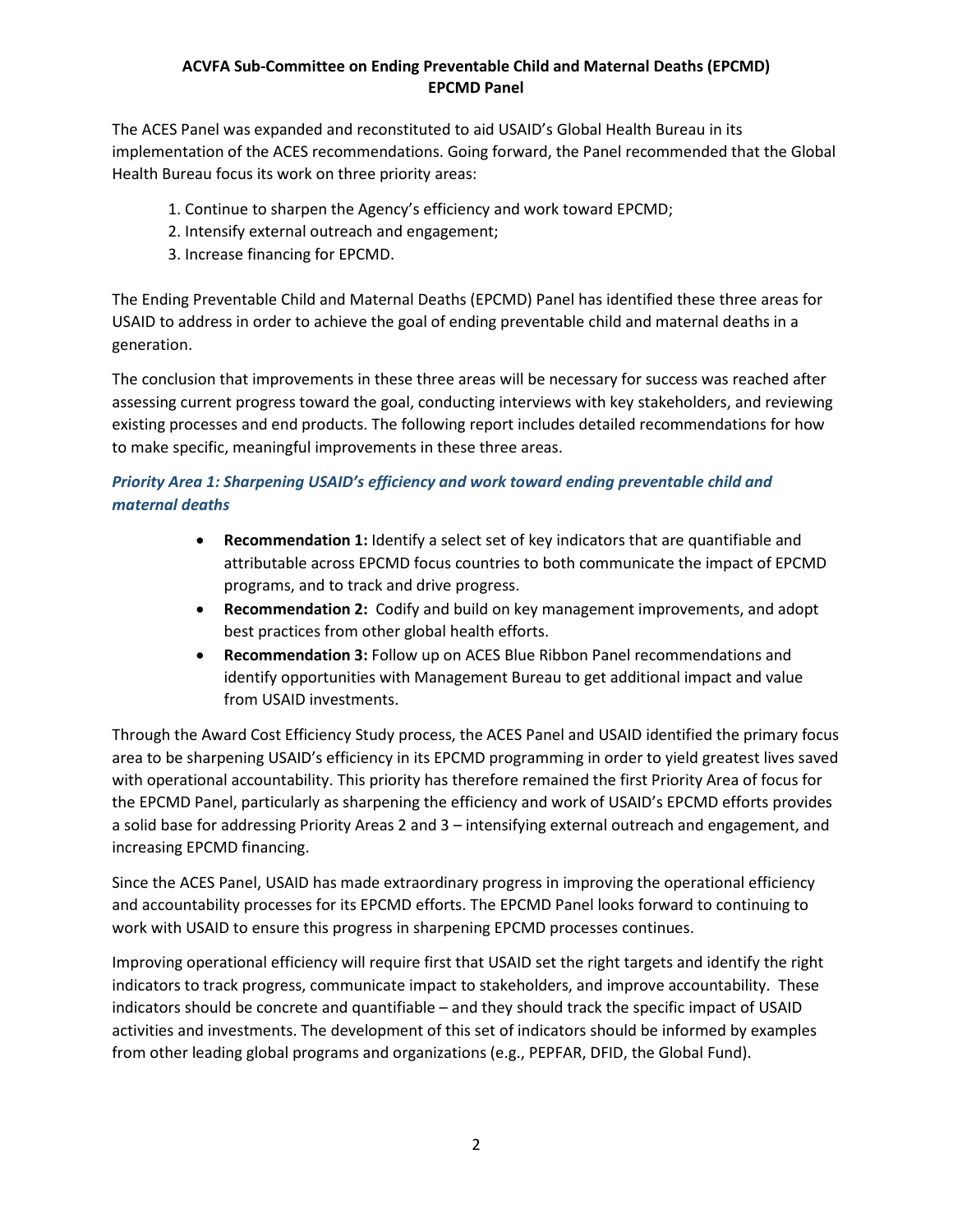Reaching these targets will then require the design and implementation of formal structures and processes to streamline operations. USAID has already made progress toward greater efficiency – and much of this progress has been driven by the integration of best practices shared by other successful, health-focused government entities (e.g., the President's Malaria Initiative). Continued efforts to incorporate and codify management best practices should be a key part of the strategy to improve efficiency.

USAID leadership should also leverage opportunities to improve operational efficiency beyond the scope of the Bureau for Global Health. The ACES Blue Ribbon Panel provided recommendations on how best to do this (e.g., streamlining and standardizing the acquisition and assistance process). As much as possible, USAID should follow up on these recommendations, updating them and assessing progress in a transparent way.

#### *Priority Area 2: Intensifying external outreach and engagement*

- **Recommendation 1**: Develop a set of core messages on EPCMD.
- **Recommendation 2:** Identify the messengers who will champion EPCMD among key stakeholder groups.
- **Recommendation 3:** Produce key materials for distribution with Congress and the American public.
- **Recommendation 4:** Deepen and broaden public and congressional understanding of EPCMD by creating specific webpage(s) on EPCMD within USAID's website or USAID's Global Health webpage(s).
- **Recommendation 5:** Intensify outreach efforts to the American public and to Congress.

In order to reach the goal of ending preventable child and maternal deaths within a generation, it will be critical to catalyze investment and attention from key stakeholders, including Congress and the broader American public. This will require clearer, more effective communication of the urgency of maternal, newborn, and child health issues and the ongoing efforts to address them.

There are important links between a successful external engagement and outreach strategy, and the actions identified in Priority 1, particularly tracking data and maintaining accountability, to continue to sharpen the focus of USAID's EPCMD work. Improving USAID's ability to define, measure, and articulate its global impact through clear, key results is a prerequisite to a successful strategy to engage the American public, Congress, and other stakeholders. The EPCMD Panel will work closely with USAID to determine a way forward on identifying, and systematically tracking and reporting on priority impact indicators.

Specifically, this means developing a set of messages that resonate with relevant audiences, enhancing the available resources to communicate these messages, and producing new materials.

These messages and materials should be shared through a comprehensive, redesigned online platform as well as through meetings and discussions with strategic partners. These meetings and discussions should include efforts targeted to the most effective potential Congressional advocates (e.g., roundtable discussions with key congressional committees, briefings for all members of the House Congressional Global Health Caucus, and briefings for new members of Congress) as well as to the broader American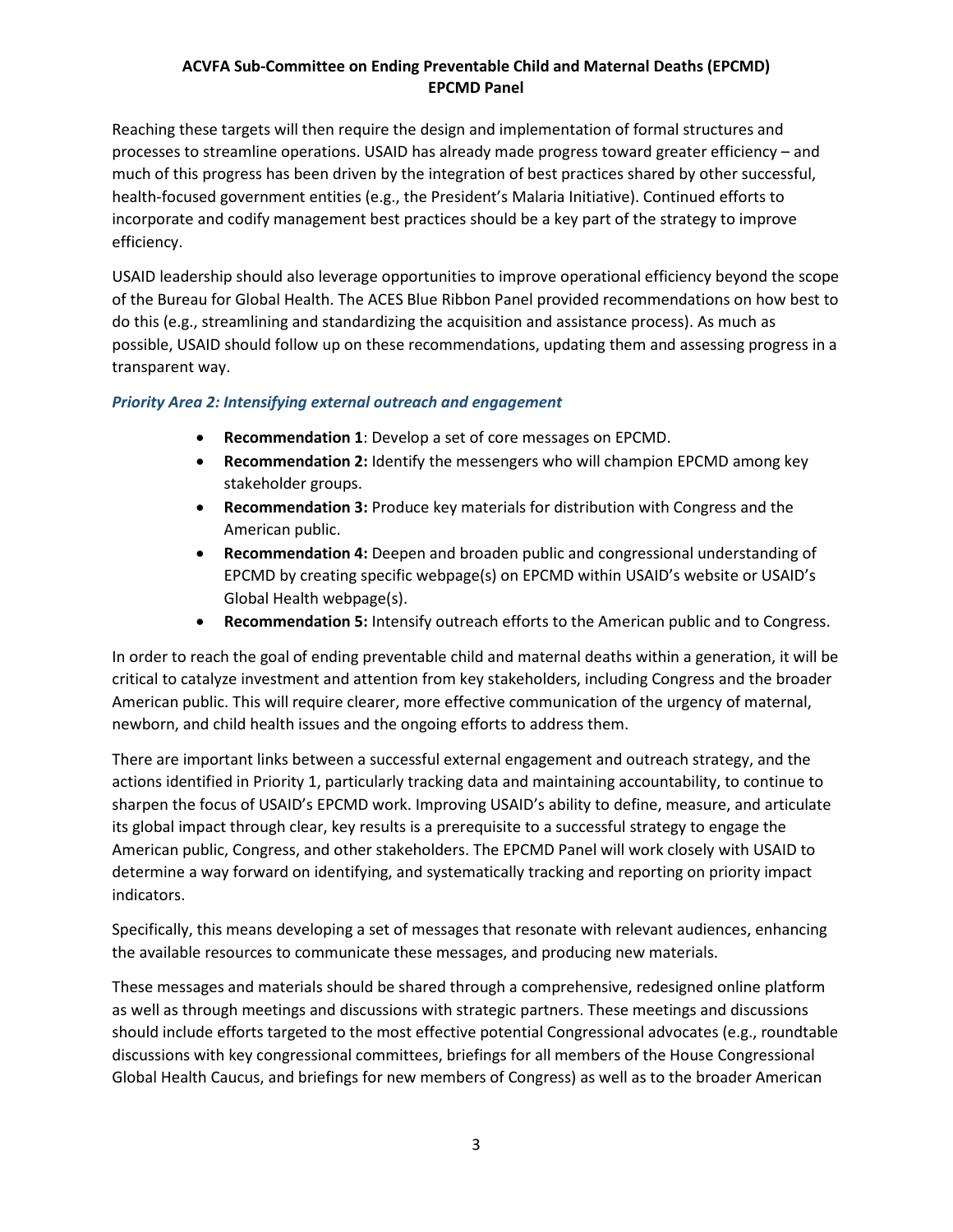public (e.g., town hall sessions with civil society organizations, and in-district town halls). Additionally, USAID should leverage traditional and online press to advance their messaging.

#### *Priority Area 3: Increasing financing for ending preventable child and maternal deaths*

As described in the Global Financing Facility financing strategy:

- **Recommendation 1:** Ensure that all financing for EPCMD is "smart" by identifying interventions that are delivered efficiently and are the best value for money.
- **Recommendation 2:** Encourage "scaled financing" for EPCMD programs by supporting domestic funding, catalyzing development assistance, and facilitating innovative financing.
- **Recommendation 3:** Ensure all financing for EPCMD is "sustainable" and well-positioned to continue to support EPCMD programs in-country moving forward.

An increase in resources, particularly funding from host country governments, will be essential to achieving an end to child and maternal deaths. USAID should implement a clear strategy, and be monitored against it, to utilize its full complement of tools to leverage increased domestic funding, engaging the private sector, catalyzing development assistance, and facilitating innovative financing.

However, an increase in resources should be accompanied by the development of strategic financing mechanisms to grow and use those resources most effectively, including substantial strengthening of capacity and budget prioritization within USAID to carry out this work.

USAID should work toward the sustainability of these efforts by assisting countries as they build institutional capacity and develop plans to transition from grant to concessional to self-financing. Initiatives such as the Financing Alliance for Health – a partnership between a wide range of organizations, including the USAID, the World Bank, UNICEF, Partners in Health, Last Mile Health, Living Goods, the Ministry of Health of Ethiopia, the Clinton Health Access Initiative (CHAI), and the Office of the UN Special Envoy for Health and Malaria – are aligned with this focus on building institutional capacity and developing financing transition plans. Indeed, the Financing Alliance has been established to help governments build resilient health systems across Africa that also, over time, become financially self-sufficient through effective financing 'mixes' and modalities.

This should be supported by complementary activities to maximize the impact of these changes, including investment in country systems, investment in financial management improvements, encouraging the exchange of ideas and best practices, and effective engagement with the Global Financing Facility (GFF).

A systematic approach to using USAID's full suite of tools (inclusive of grants, loans through development banks, guarantees, etc.) needs to be applied. With support of the Panel, we recommend that USAID develop a detailed plan that outlines how we can close the critical funding gaps for ending preventable child and maternal deaths through the range of mechanisms at our disposal.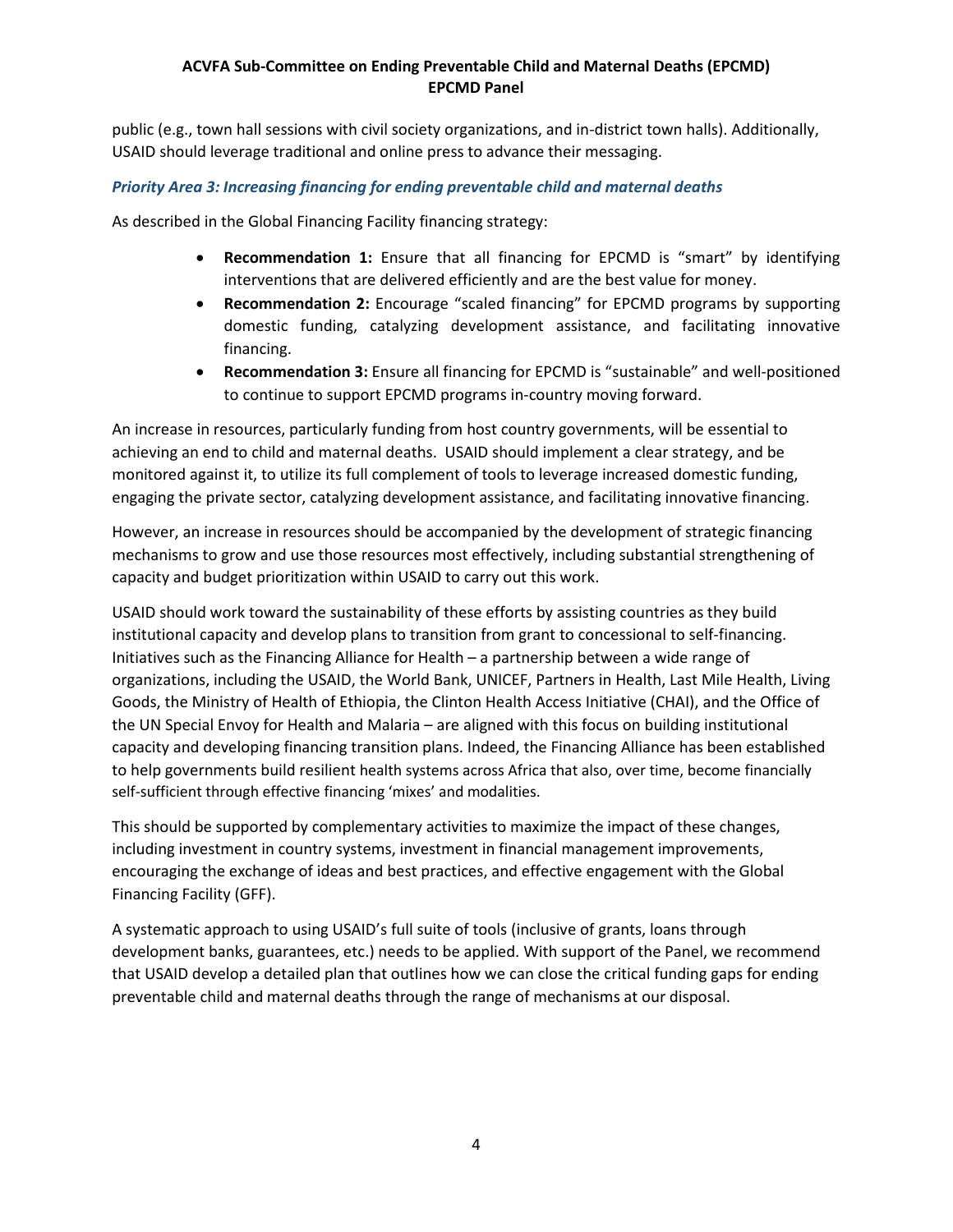#### **I. Recommendations for Priority Area 1: Sharpening USAID's Efficiency and Work Toward Ending Preventable Child and Maternal Deaths**

*USAID has undertaken a number of important steps to sharpen its focus and maximize the impact of its investments on ending preventable child and maternal deaths, learning from other United States Government management practices, such as those employed by the President's Malaria Initiative. These include the development and implementation of management dashboards, the Health Implementation Plan (HIP) process to align investments with country needs and opportunity, and the creation of a Child and Maternal Survival Coordinator position to oversee policy, budgeting, and planning.*

*A number of these actions reflect the 2014 recommendations of the ACES Blue Ribbon Advisory Panel convened with USAID leadership. The Panel's first recommendation was to "define what success looks like" during the award design phase, including by setting quantified targets for impact in RFA/RFP against an agreed baseline and tracking progress. USAID should continue to sharpen its focus on impact by fully implementing this recommendation.* 

## **Recommendation 1: Identify a select set of key indicators that are quantifiable and attributable across EPCMD focus countries to both communicate the impact of EPCMD programs, and to track and drive progress.**

USAID is limited in its ability to aggregate and report its outcomes and impact in EPCMD priority countries. Current public reporting mechanisms include USAID's annual Report to Congress, and the annual *Acting on the Call* Report. The annual Report to Congress describes USAID's accomplishments in the previous fiscal year. However, the existing indicators included in the report to highlight accomplishments are inconsistent from year to year, and utilize a mix of global data, national data for priority countries, and data attributable to USAID inputs. The *Acting on the Call* Report has been an important step forward in providing detailed country-level analyses and descriptions of USAID's strategic approach, and includes an estimate of lives saved due to progress in priority countries. However, the Report's use of national data does not allow for the ability to track USAID's impact or aggregate accomplishments. Collectively, these Reports do not draw a clear, consistent line between global progress in ending preventable child and maternal deaths, and USAID activities and investments.

A set of agreed-upon indicators would serve two important functions. First, it would provide an effective way to communicate impact and progress to key stakeholders, including members of Congress and the Office of Management and Budget, as well as the engaged public and global health advocates. Second, and equally important, tracking these indicators could be used as an internal management tool, in conjunction with management dashboards and other mechanisms, to align resources for the greatest impact.

There are different approaches to developing key indicators with important trade-offs to consider. One approach is to develop a short menu of national coverage indicators that are closely and clearly linked to USAID investments, which could be tracked across EPCMD priority countries. While this approach would rely on existing national data sources, it might not reflect United States investments where they were concentrated in a particular region, population, or sub-sector. Alternatively, USAID could identify a set of outcomes specifically attributable to USAID efforts. This would require devising measures that also capture USAID investments that are designed to be catalytic and in settings where USAID investment is modest relative to overall spending. A third, hybrid approach is taken by Feed the Future, which uses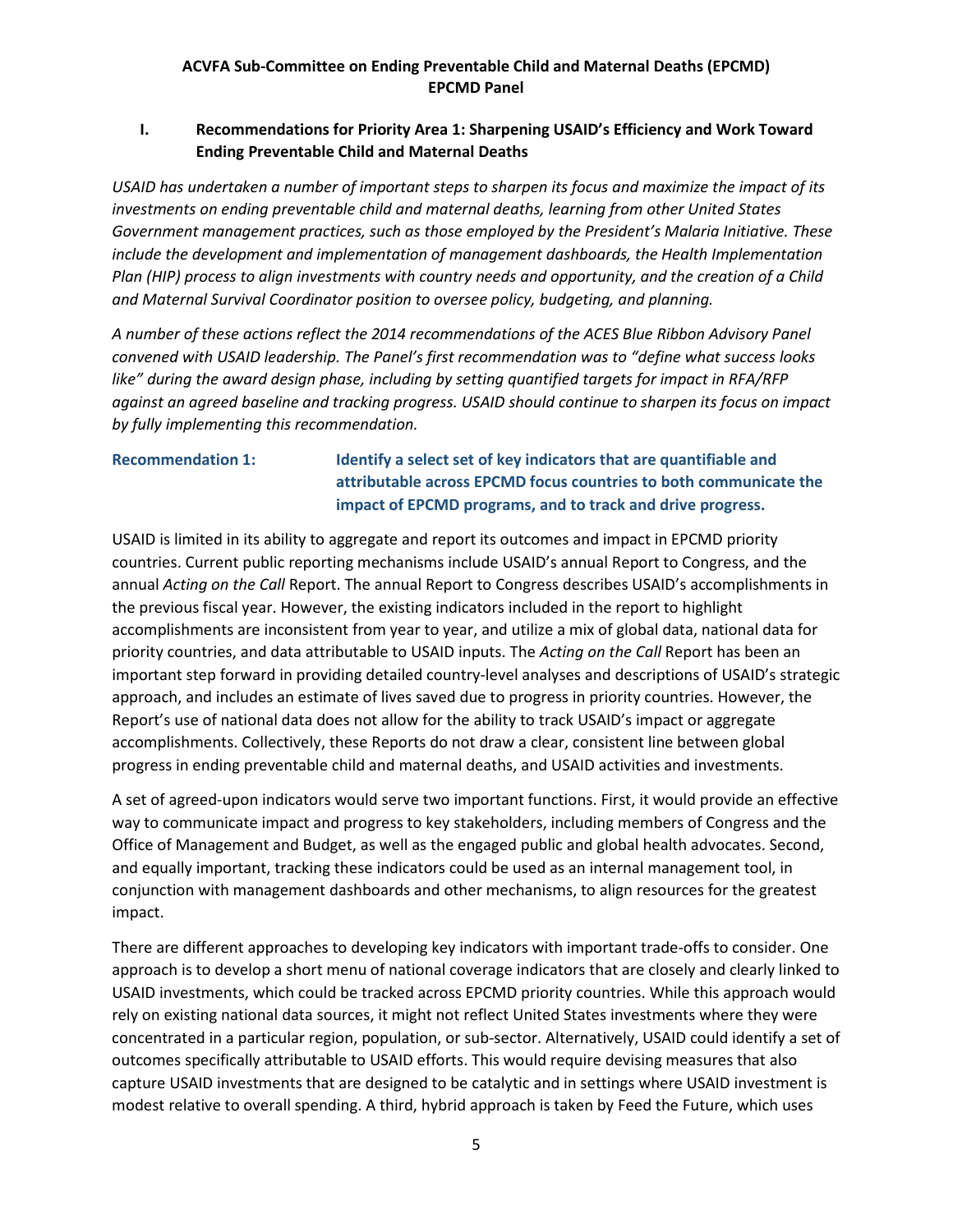population-based survey indicators within defined, sub-national "zones of influence" where United States resources are concentrated. This is a promising approach, which, if applied in the context of EPCMD efforts, has the potential to enable tracking and target-setting for high-level, impact-oriented targets while still capturing the contribution of United States investments.

The EPCMD Panel would be pleased to work closely with USAID to determine a way forward on identifying, and systematically tracking and reporting on priority impact indicators. At the same time, it is important to keep in mind relevant country data collection systems that will differ by country.

#### **Examples of Key Indicators**

While PEPFAR collects and publicly reports a broad array of indicators, its [results report](http://www.pepfar.gov/funding/results/254970.htm) highlights six that are considered key:

- Number of people on treatment;
- Voluntary male medical circumcision;
- Orphans and vulnerable children receiving care and support;
- New health care workers trained;
- People receiving HIV testing and counseling; and
- Pregnant women receiving HIV testing and counseling.

DFID's [Results Framework](https://www.gov.uk/government/uploads/system/uploads/attachment_data/file/360906/DFID-external-results-Sep_2014.pdf) is used to manage and track progress against set targets and publicly report on progress. DFID's bilateral indicators for Reproductive, Maternal and Neo-Natal Health are:

- Number of births delivered with the help of nurses, midwives or doctors through DFID support;
- Number of additional women using modern methods of family planning through DFID support;
- Number of maternal lives saved through DFID support; and
- Number of neonatal lives saved through DFID support.

The Global Fund [Results Report,](http://www.theglobalfund.org/documents/publications/annual_reports/Corporate_2015ResultsReport_Report_en/) in addition to lives saved and more detailed key performance indicators, reports these topline results:

- Number of people receiving antiretroviral therapy (ART);
- Number of tuberculosis cases detected and treated; and
- Number of bednets distributed.

#### **Proposed criteria for key results:**

- **Available and high-quality:** Where possible, existing, well-established, regularly-collected indicators should be used.
- **Impact**: Indicators should measure impact, or serve as valid, evidenced-based proxies for impact. Indicators should be high on the results chain, with impact and outcome indicators and impactcorrelated output indicators prioritized over input/process indicators.
- **Directly related to USAID investments in EPCMD priority countries**: The selected indicators should reflect a clear and direct contribution from USAID-funded activities.
- **Identification of opportunities and necessary changes**: Indicators should help identify in real time opportunities to accelerate impact as well as the need for adjustments to correct course.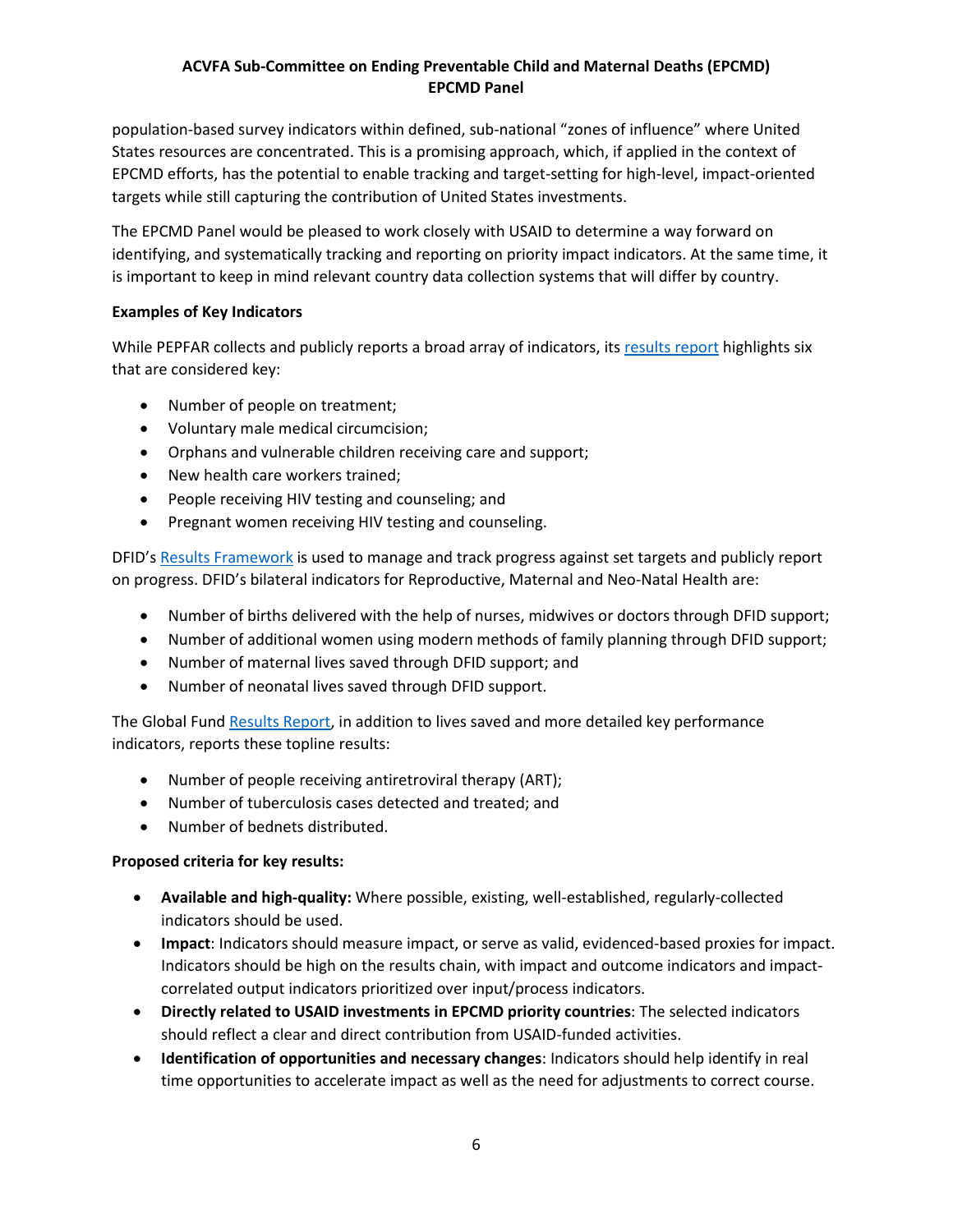- **Integrated with the EPCMD dashboard and other internal processes**: The indicators should be utilized as a management tool to assess and accelerate progress.
- **Understandable to external stakeholders**: Indicators should be accessible to key non-technical audiences like Congress and the engaged public.

# **Recommendation 2: Codify and build on key management improvements, and adopt best practices from other global health efforts.**

The next Administration should work with Congress to codify these actions, including establishing the duties and authorities of an empowered Coordinator position. The lengthy roster of bipartisan cosponsors of the *Reach Every Mother and Child Act* suggests strong support for these measures among members of Congress.

These management improvements have drawn directly from the experience of other successful U.S. global health efforts. For example, the duties and authorities outlined for the Child and Maternal Survival Coordinator incorporate lessons learned from the President's Malaria Initiative (PMI). USAID should continue to work with other United States global health programs to identify, share, and adopt best practices like this. Specifically, USAID should partner with key stakeholders – including members of the EPCMD panel – to initiate a focused, time-bound process with PEPFAR, PMI and others to identify and adopt best practices in the use of dashboards and other management tools to further sharpen its focus for additional impact; this can include one or more learning sessions convened with the panel, and possible joint efforts with other US global health programs to increase impacts in a few key geographies.

# **Recommendation 3: Follow up on ACES Blue Ribbon Panel recommendations and identify opportunities with Management Bureau to get additional impact and value from USAID investments.**

In addition to the opportunities to continue to sharpen the focus of EPCMD-related work, the ACES Blue Ribbon Panel also identified important opportunities beyond the scope of the Bureau for Global Health. This included those identified through an extensive review and based on partner feedback to improve cost efficiency and impact by streamlining and standardizing the acquisition and assistance process. The leadership of USAID and the next Administration should revisit this analysis and the specific recommendations, update its assessment of progress in a public and transparent fashion on a quarterly basis, and prioritize additional actions to improve value for money and impact from USAID investments.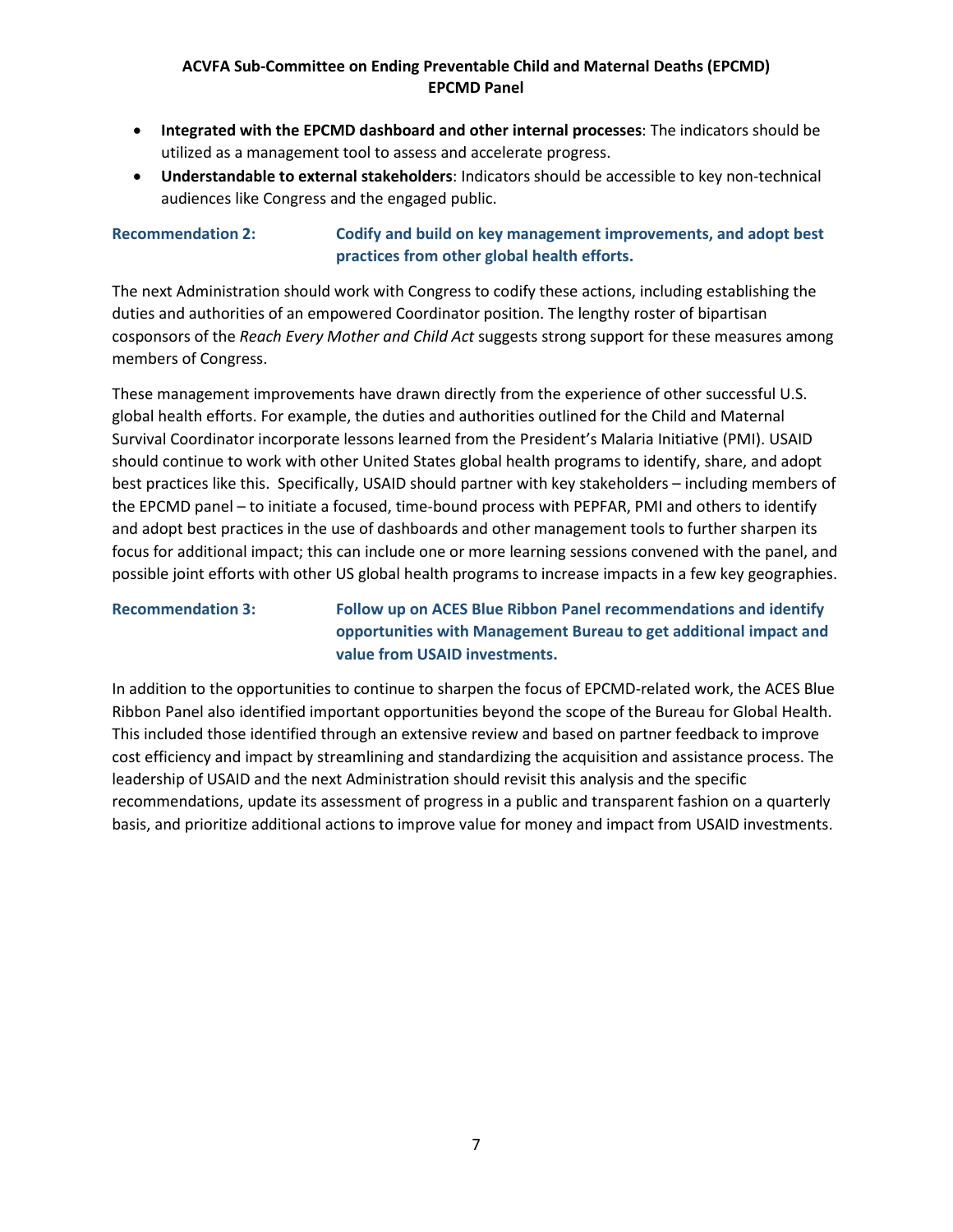#### **II. Recommendations for Priority Area 2: Intensifying External Outreach and Engagement**

*The concept of ending preventable child and maternal deaths and USAID's role in helping to achieve this vision is not well known outside of key stakeholders, including select members of Congress, despite the key leadership role the Agency plays. The United States' global response to HIV/AIDS was deemed an emergency and therefore received much more visibility in the media, which in turn fostered public and congressional support. A similar approach was taken with malaria through the Presidents' Malaria Initiative. Maternal, newborn and child health issues have not received such attention and therefore the issue has been relatively unknown among the American public and many members of Congress.* 

*To sustain and further enhance U.S. leadership on maternal, newborn and child survival issues and to continue garnering support for increased investments for evidence-based interventions, it is vital to amplify the visibility for maternal, newborn and child survival issues in Congress and among the American public. The appointment of a high level Maternal, Newborn, and Child Survival Coordinator has been quite valuable in helping to elevate the issue. However, more needs to be done.* 

*To combat this issue, the EPCMD Advisory Panel created an outreach subcommittee whose task was to identify ways in which USAID can increase its visibility and outreach with members of Congress and their staff, as well as with the American public, with the goal of solidifying support for strong U.S. engagement in maternal and child health through investments and effective policies. The subcommittee was tasked to determine how to make maternal and child health a topic that the American people understand and support as much as possible.*

*To do this, this subcommittee was asked to answer two questions:*

- 1. *Of all the value-added work that USAID is doing toward EPCMD, which are the "vital few" key messages that resonate most with the American people, with partners, with Congress, in the countries we are supporting, etc.)? How can we frame the Agency's work for the broadest and deepest engagement across all sectors?*
- 2. *What are the best fora / vehicles to share these messages in creative and exciting ways over the next 12 months? Are there "unusual suspects"?*

*There are important links between a successful external engagement and outreach strategy, and the actions identified in Priority 1 to continue to sharpen the focus of USAID's EPCMD work. Any communications effort is only as good as the information there is to communicate. Improving USAID's ability to define, measure, and articulate its global impact through clear, key results is a prerequisite to a successful strategy to engage the American public, Congress, and other stakeholders.*

*The following recommendations answer these questions and explain how USAID can deepen and broaden understanding of EPCMD for the American public and Congress. With the goal of increasing the number of congressional champions for this issue and growing support among the American public, the recommendations below also include suggestions on effective messaging and mechanisms to deliver that messaging.*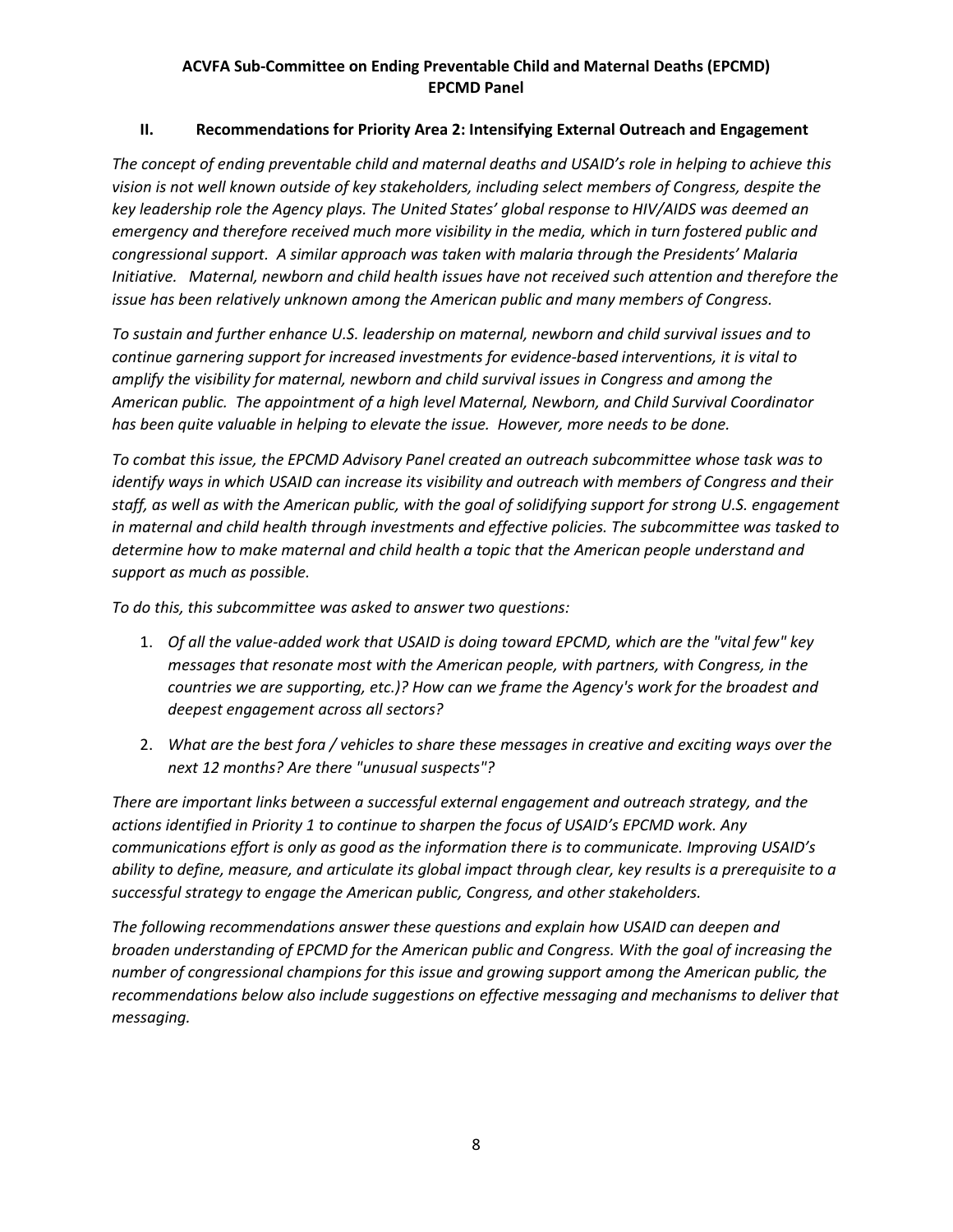#### **Recommendation 1: Develop a set of core messages on EPCMD.**

"Ending preventable child and maternal deaths" is a complex and vaguely defined notion. Addressing it requires nuanced institutional, system and behavior changes that are not easily captured by clever taglines or short explanations. Approaches to ending preventable child and maternal deaths are contested and are still not well understood or well known outside of the health expert or global policy circles. Eliciting action from an American audience and Members of Congress will require framing a compelling narrative around EPCMD in order to convey results and to make information about EPCMD more accessible and relatable for audience targets. Ideally, an overarching narrative surrounding EPCMD will strike a balance in tone between stressing the severity of the issue while also communicating a message of hope and optimism. It will also include a call to action for varying audiences, encouraging audiences to share a common message and participate in the elimination of preventable child and maternal deaths through concrete actions.

To place context around ending preventable child and maternal deaths and broaden understanding of the topic for the American public and other audiences, we recommend:

- Developing a common and consistent definition of ending preventable child and maternal deaths that is easily understood by congressional staff and the American public and includes clear indicators of effectiveness (not in terms of deaths per population such as 20/1000) and not in terms of acronyms such as "EPMCD";
- Developing clear messaging for the use of USAID and other relevant stakeholders, that identifies ending preventable child and maternal deaths as a globally-shared goal and as an integral component of achieving the Global Goals;
- Articulating the important role USAID commands in helping to reach the goal of zero preventable child and maternal deaths and directly connecting it to actions stakeholder groups can take in the context of *Acting on the Call*;
- Clearly illustrating the role of civil society both United States-based civil society and national and local civil society in country – in helping to reach the ambitious goal of EPCMD; and
- Outlining the important role of the private sector in contributing to, and financing EPCMD.

This set of core messages should build off of existing knowledge on key messages that work well with Congress and the American public.

Annexes C and D, respectively, include examples of key messages that would resonate with the Congress and American public.

#### **Recommendation 2: Identify the messengers who will champion EPCMD among key stakeholder groups.**

To champion the key messages developed around EPCMD, USAID must identify the individuals and stakeholder groups that will most effectively deliver the message. Amplifying the voices of credible actors who have long been in the space and are doing impactful work in EPCMD can also aid in bolstering support for efforts. Ultimately, engaging new stakeholders in the fight to end preventable child and maternal deaths will require clearly stating the missed opportunity of not investing in EPCMD efforts. The right messaging can move Members of Congress to support EPCMD, demonstrate EPCMD as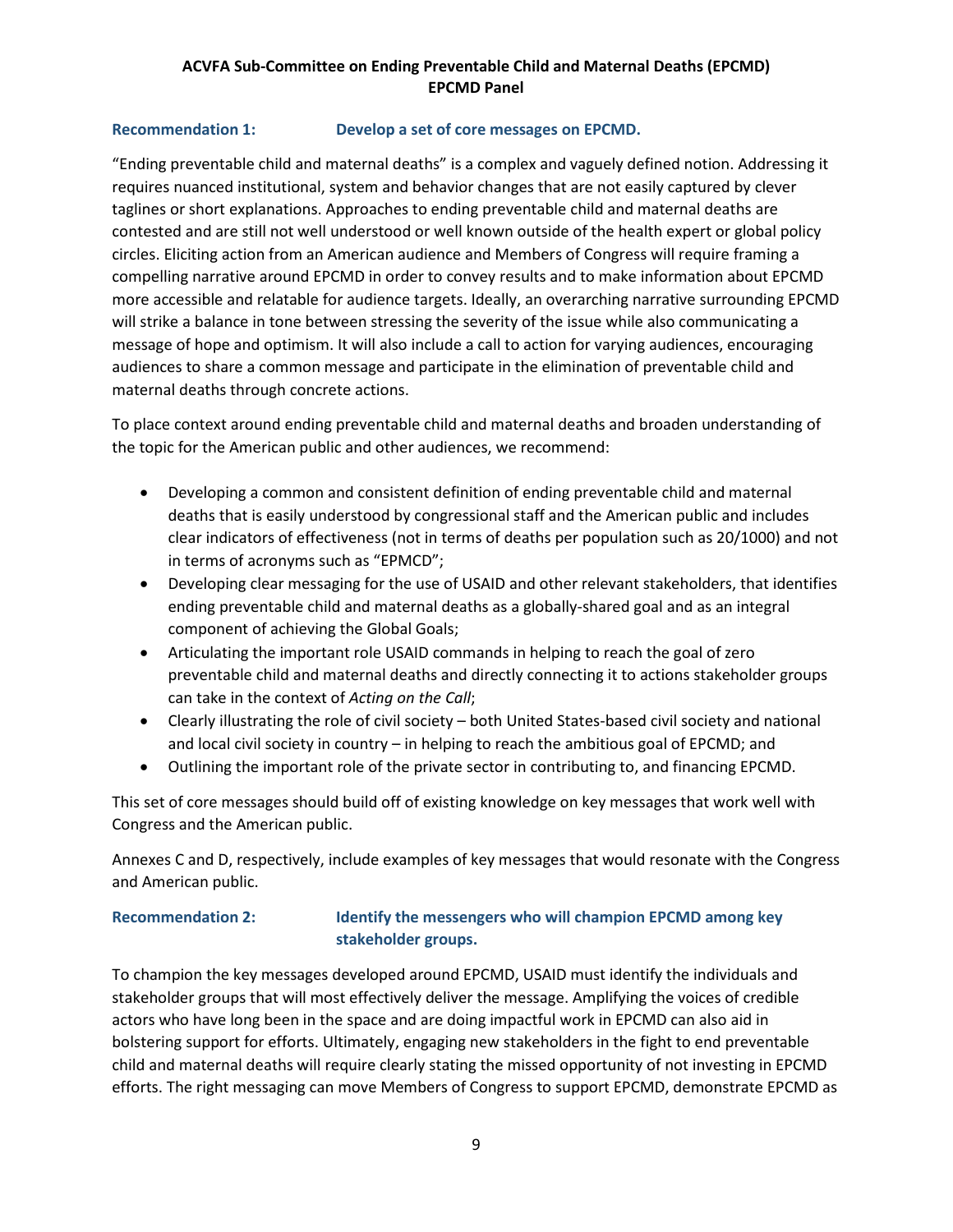a worthwhile investment to American audiences, and inspire USAID EPCMD program countries to continue efforts. A key component of developing compelling messaging will depend upon demonstrating the positive outcome of making investments in EPCMD and how they translate into economic opportunities and promote women's empowerment.

Existing messengers for EPCMD efforts may include:

- Members of Congress;
- Multinational organizations, EPCMD NGOs, international organizations;
- USAID EPCMD program countries;
- American mothers and mothers in USAID EPCMD countries, who are aware of the impact of EPCMD programs; or
- EPCMD program implementation staff in developing countries.

# **Recommendation 3: Produce key materials for distribution with Congress and the American public.**

USAID lacks easy-to-use materials on EPCMD and *Acting on the Call* that both educate and empower potential messengers to independently evangelize the message of ending preventable child and maternal deaths. The development of such materials, in coordination with a thoughtful effort to reach messengers where they are currently discovering and sharing content, could positively influence outreach efforts to Congress and to the American public, particularly for civil society organizations organizing in-district events, meeting with congressional staff or educating their supporters.

The materials should be produced and written in a way that is targeted to individuals with minimal knowledge about maternal, newborn and child survival, while also challenging audiences to draw parallels between ending preventable child and maternal deaths and more familiar initiatives or challenges (e.g. polio, HIV/AIDS).

Suggested materials include:

- One-page fact sheet on EPCMD;
- One-page fact sheet on key interventions for EPCMD;
- One-page fact sheet clearly explaining *Acting on the Call*;
- One-page fact sheet on financing that outlines the comprehensive financing package, including bilateral assistance, contributions to Gavi and the EPCMD financing framework;
- One-page fact sheet that makes USAID's financing framework very easy to understand;
- A simple visual graphic illustrating EPCMD;
- An interactive map linking investments abroad back to states in the United States (i.e., who in the United States benefits from investments abroad?);
- A database of personal, individualized stories with photos of those who have benefitted from USAID's EPCMD work;
- Short videos and video clips of mothers, children and families who have benefitted from USAID's EPCMD work;
- Interactive materials for the public to test and build their knowledge of EPCMD (e.g., online quiz on USAID's website); and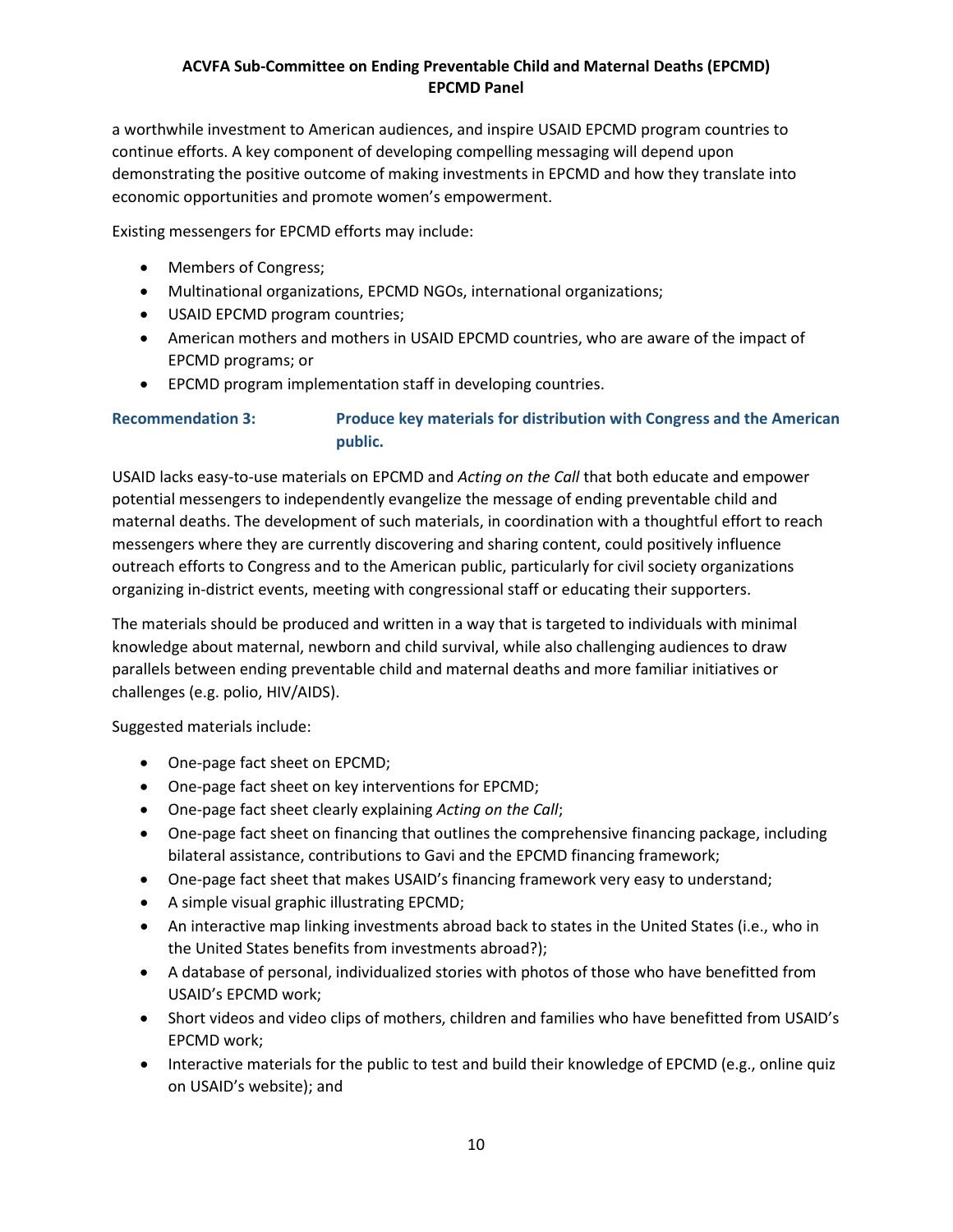• Increased messaging via USAID's existing social media accounts.

# **Recommendation 4: Deepen and broaden public and congressional understanding of EPCMD by creating specific webpage(s) on EPCMD within USAID's website or USAID's Global Health webpage(s).**

PEPFAR and Feed the Future have their own webpages that serve as a "one stop shop" for all resources and information for these initiatives. Both of these webpages clearly define the initiative, include assessments of effectiveness, list priority countries and link to annual progress reports.

An EPCMD-specific webpage would greatly enhance USAID's ability to promote the EPCMD initiative and educate congressional staff and the American public.

We recommend using the original fact sheet<sup>[3](#page-10-0)</sup> created in 2012 during the first Child Survival Call to Action as well as the *Acting on the Call* site*[4](#page-10-1)* as a basis for developing the new webpage.

## **Recommendation 4.1: Enhance resources and information on United States accomplishments and success.**

We appreciate and welcome efforts by USAID to have a variety of success stories on its website. While the "RESULTS AND DATA" section exhibits a few statistics that demonstrate the impact of USAID's maternal and child health work, it is a short list. Some of these statistics might also be outdated, as they have been on the website for years.

USAID needs to better illustrate its impact on the ground in direct relation to maternal, newborn and child survival.

USAID's website should include:

- A consolidated, updated set of success statistics across the four major buckets of interventions as outlined in *Acting on the Call*;
- A greater variety of personal, individualized stories of impact;
- A diversity of information on people and countries; and
- Stories that illustrate how the United States Government partners with countries around the world.

#### **Recommendation 5: Intensify outreach efforts to the American public and to Congress.**

Although USAID has made progress in its outreach to the American public and Congress, the Agency has the opportunity to significantly increase its reach. The following recommendations will ensure USAID's work is heard by more people on Capitol Hill and across the country.

#### **Recommendation 5.1: Intensify outreach efforts to Congress.**

The members of this panel and feedback from other non-governmental organizations' staff have noted that USAID could improve its outreach and educational efforts with Congress. While staff of USAID's partner organizations and their grassroots supporters are meeting and educating their members of Congress, Congress likes to hear from United States Government agencies directly about their work.

<span id="page-10-1"></span><span id="page-10-0"></span><https://www.usaid.gov/news-information/news/fact-sheet-call-action-sets-course-end-preventable-child-deaths> <https://www.usaid.gov/actingonthecall>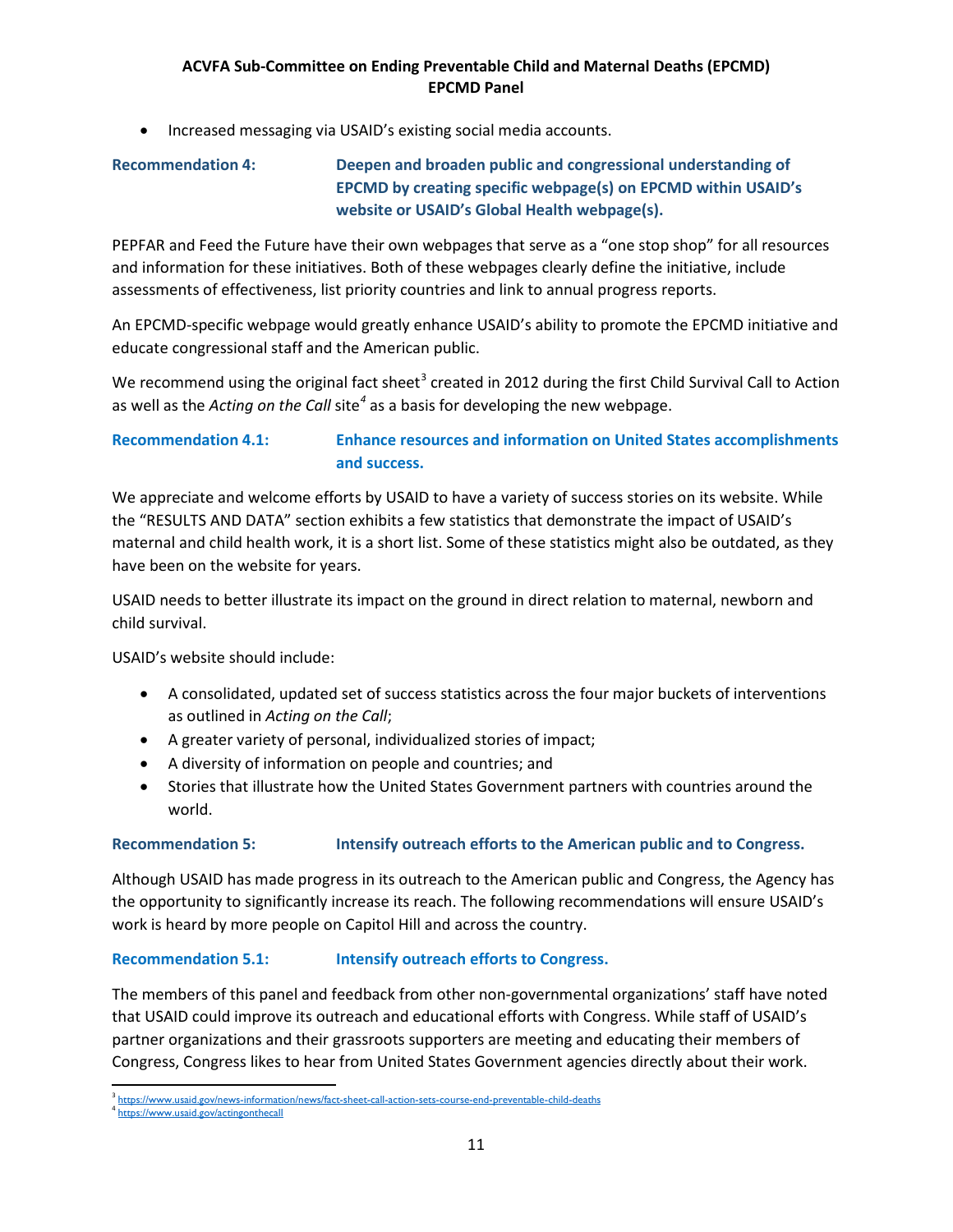It has been raised by congressional staff that USAID has not sufficiently reached out to key congressional staff, especially in explaining *Acting on the Call* and the impact of this framework on current programming. Congressional staff are also not as familiar with the EPCMD goal as other international development goals.

We recommend that USAID begin scheduling roundtable meetings with staff of the following key congressional committees:

- House Appropriations Subcommittee on State/Foreign Operations;
- Senate Appropriations Subcommittee on State/Foreign Operations;
- House Foreign Affairs Committee; and
- Senate Foreign Relations Committee.

## **Recommendation 5.1.2: Host a briefing session for all members of the House Congressional Global Health Caucus.**

The attention to EPCMD of members of the Global Health Caucus goes beyond members of the key committees. These members and their staff have a particular yet broad interest in global health issues. Maternal, newborn and child survival issues need to be made more visible to this group on Capitol Hill.

We recommend that USAID reach out to the chairs of this caucus, Representatives Betty McCollum (D-MN) and Dave Reichert (R-WA), and discuss hosting an educational briefing session once a year.

## **Recommendation 5.1.3: Host a briefing session for new members of Congress at the beginning of new legislative sessions.**

The beginning of a new legislative session is an opportune time to start educating new members of Congress on the issue of maternal, newborn and child survival. We recommend that USAID coordinate with partner organizations about co-hosting an educational session with staff of new incoming members of Congress, and particularly new members of key committees.

# **Recommendation 5.2: Ensure a seamless transition of EPCMD programs during the Administration transition.**

The EPCMD Panel commends USAID for the outstanding progress in EPCMD programs to date. This work should be continued and strengthened moving forward. The EPCMD effort should be firmly established as an important priority for the incoming Administration to champion.

#### **Recommendation 5.2: Intensify outreach to the American public.**

To broaden and deepen the American public's understanding of EPCMD and USAID's approach and to further increase the visibility of USAID's work and the overall issue of maternal, newborn and child survival, we recommend that USAID – led by the maternal, Newborn and Child Survival Coordinator – spend more time speaking to the American public through in-person meetings and traditional and online press.

The following are suggested vehicles for strengthening USAID's reach to the public:

• Town hall sessions with civil society organizations in Washington, D.C.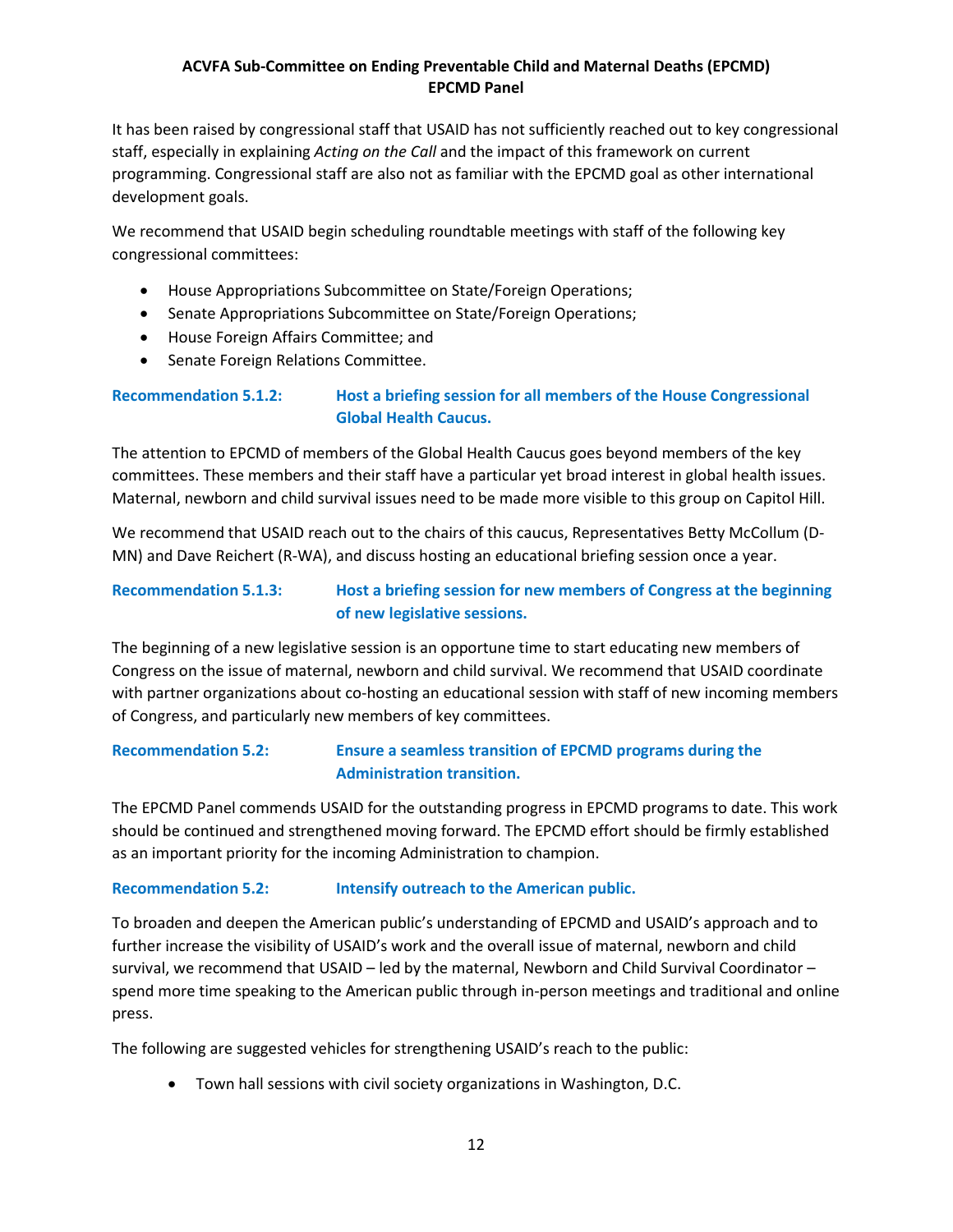- o The current MNCS Coordinator holds quarterly meetings with key stakeholders in Washington, D.C. These sessions serve as a useful dialogue between USAID and civil society.
- o We recommend these town hall sessions be a permanent component of the role of the Maternal, Newborn and Child Survival Coordinator.
- In-district town hall sessions
	- o USAID, and particularly the Maternal, Newborn and Child Survival Coordinator, should join organizations' events in targeted and strategic congressional districts.
	- o Special speaking sessions on ECPMD should be scheduled with existing groups such as UNA-USA and the World Council of Affairs.
- Utilize existing convening platforms, such as CORE Group.
	- o CORE Group is the implementing organization for the USAID Child Survival and Health Network Program. USAID should continue to engage with the CORE Group to assist in sharing knowledge and increasing understanding about USAID's work towards EPCMD.
- Traditional and online press
	- o USAID should increase its efforts to place pieces in traditional and online press including op-eds, letters to the editor, blog posts and others. USAID's EPCMD leaders, such as the Maternal, Newborn and Child Survival Coordinator, should occasionally write the pieces with non-profit and private sector partners to bolster the message. The pieces should be placed not only in national newspapers and websites, but state and local press outlets as well.
	- o USAID should leverage any relevant media sources and explore the opportunity to develop a documentary on the achievements of the United States Government's EPCMD work throughout the global community.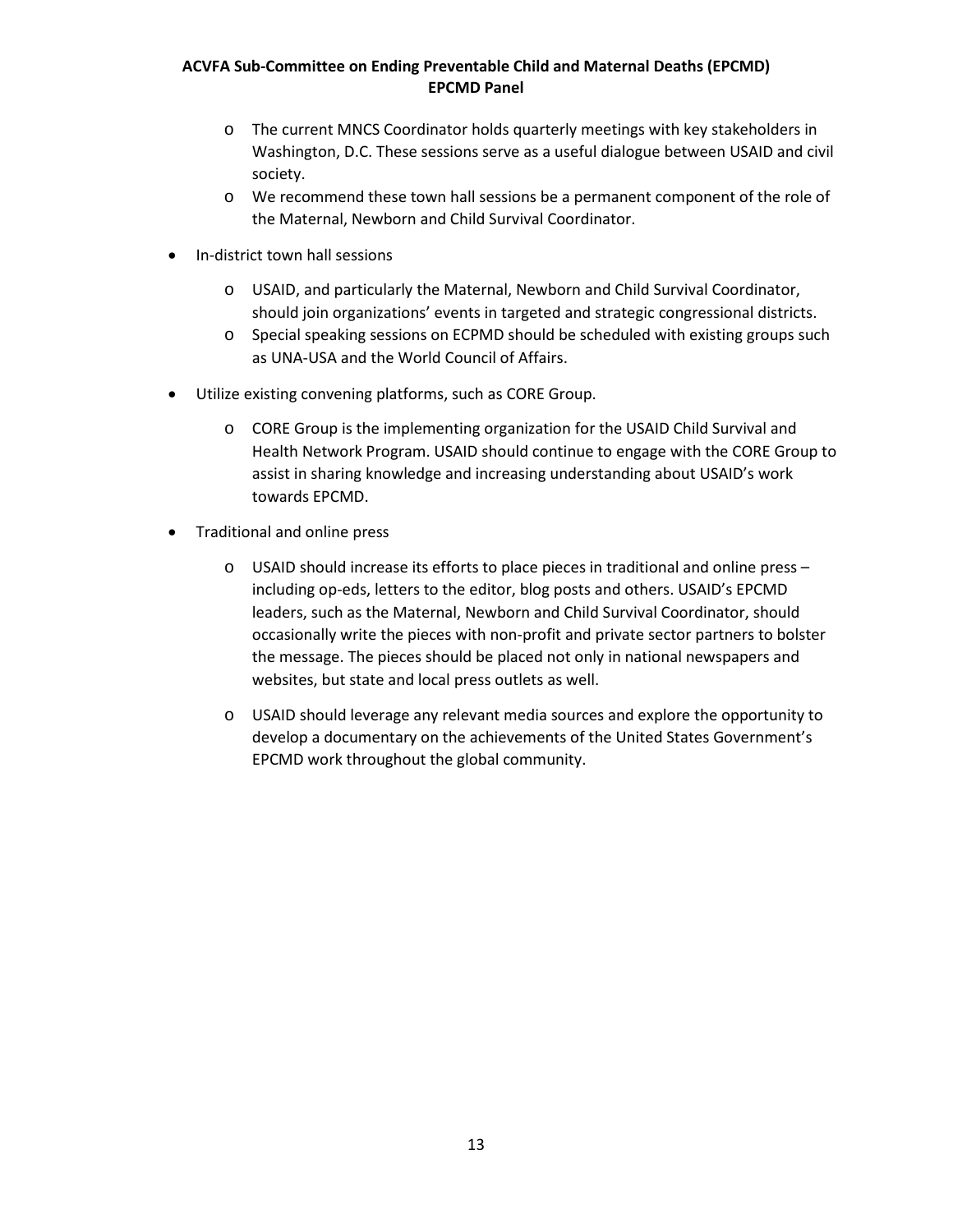## **III. Recommendations for Priority Area 3: Increasing Financing for Ending Preventable Child and Maternal Deaths**

*The U.S. Government's role to: 1) promote and support the development of sustainable health financing systems in countries; 2) support the development of long-term health financing strategies and implementation plans, including leveraging meaningful increases in financial contributions from host country governments; and 3) provide implementation support and contribute to monitoring of progress of the execution of such strategies is fundamental to the achievement of an end to child and maternal deaths.* 

*As described by the Global Financing Facility (GFF) strategy, the areas of attention can usefully be summarized into three overlapping and complementary areas: smart, scaled and sustainable financing. In order to ensure the development and success of these changes, USAID should also evaluate and update the relevant processes and systems required for implementation. This includes investing in accountability by improving the ability to track financial flows through health accounts, encouraging capacity-building in-country by channeling resources through country systems, sharing and implementing management best practices, and engaging effectively with the GFF.*

# **Recommendation 1: Ensure that all financing for EPCMD is "smart" by identifying interventions that are delivered efficiently and are the best value for money.**

"Smart financing" means that the interventions that are proven to be the best value for money are financed and delivered efficiently, with a focus on results. This requires not only identifying the best buy interventions, but also the best ways of delivering these interventions with quality. This is more effective than an approach where a range of interventions are "sprinkled", with each receiving limited financing in the face of overall gaps. Strategic and operational plans developed as part of the country process often lack prioritization and the conversion to an actual investment plan. In order to mobilize increased domestic and external funding, the returns on investment should be made explicit, particularly to facilitate conversations with Finance Ministries. Careful consideration of ways to reduce inequalities in access to and payment for needed services amongst the poorest should be a key priority.

To do this, USAID should work with countries to:

- Define a set of time-bound targets relating to EPCMD that will be monitored to assess achievement;
- Describe intervention priorities for EPCMD that have been shown to have high impact for the costs (best buys), and can be afforded with the envelope of resources that is likely to be available with clear return on investment calculations;
- Identify innovative approaches to deliver efficient, equitable services;;
- Describe how the desired results will be monitored and evaluated, with feedback to policy modifications.

While each of these occurs occasionally as part of the USAID country dialogue (and has been substantially improved as part of Health Implementation Plan development, as recommended by the ACES Panel), carrying out the above in a more structured fashion will be an important contribution not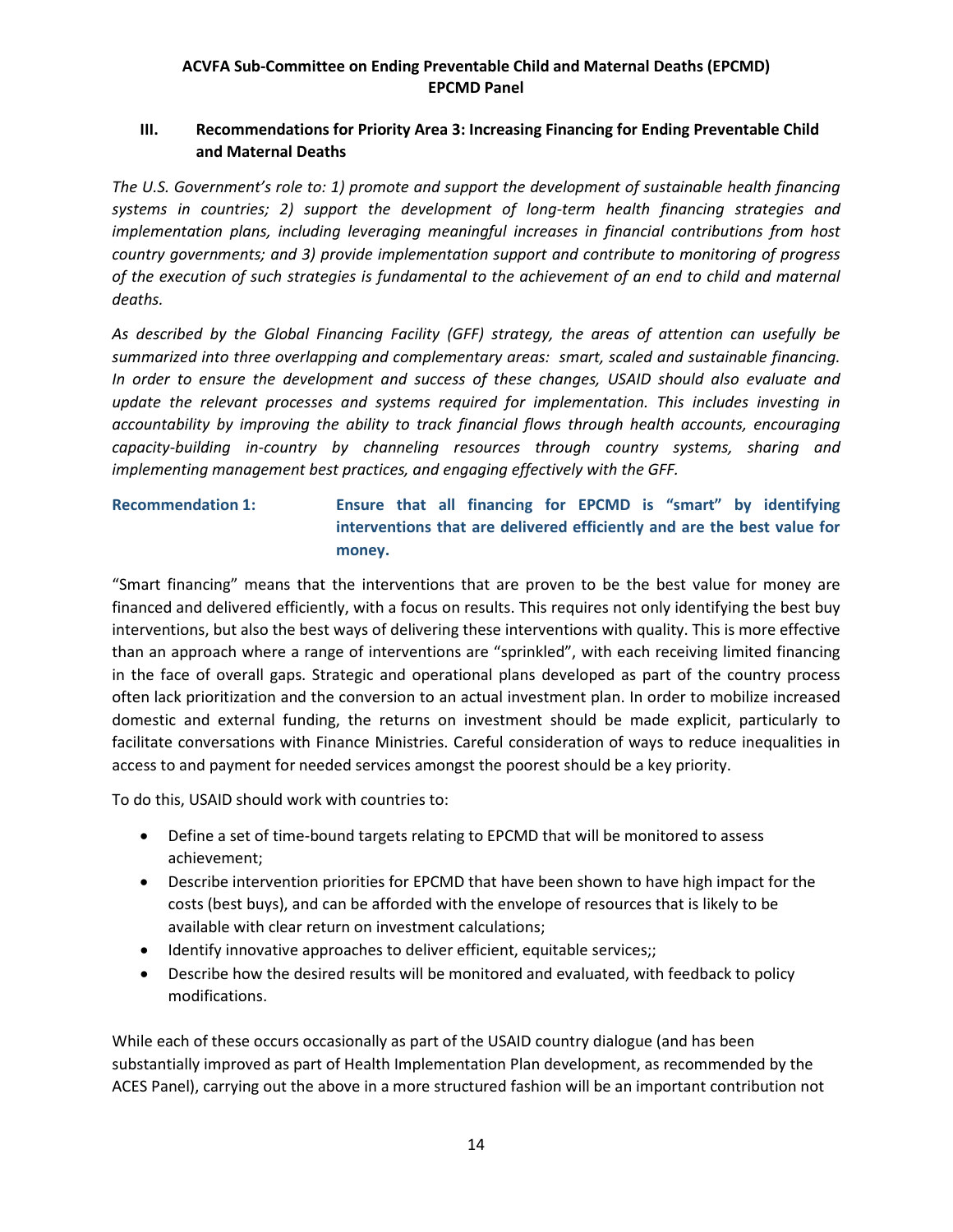only to USAID's effectiveness, but to the effectiveness and impact of the broader health financing conversation within host countries.

# **Recommendation 2: Encourage "scaled financing" for EPCMD programs by supporting domestic funding, catalyzing development assistance, and facilitating innovative financing.**

Scaled financing requires generating any additional funds – both domestic and international – necessary to fully finance the EPCMD interventions that are chosen. Financing can come from both public and private sources.

## **Recommendation 2.1: Support domestic funding, encourage the private sector, and reduce out-of-pocket payments.**

To achieve scaled financing, United States projects and programs need to have a strong focus on key technical areas critical to supporting countries' capacity to raise additional funds, particularly in light of the "graduation" of many countries from development assistance. These activities include technical support, information exchange and capacity-building in countries to:

- Develop ways of increasing government revenues for EPCMD, and/or increase the priority given to health and child and maternal health in budget allocations (at all levels of government).
- Broker country-level strategies with Ministers of Finance and Health to assemble a financing package to support the scale up of EPCMD programs.
- Leverage the private sector by developing innovative financing mechanisms to catalyze private sector capital towards health; facilitating partnerships between global private sector and countries; drawing on the private sector as a source of disruptive innovation to develop simpler and cheaper delivery models that enable the participation of new consumers previously excluded from traditional markets.
- Support initiatives such as the Financing Alliance for Health, which seeks to serve as the connective link between global health and the financing community and to support countries in identifying and utilizing both traditional and innovative sources of financing.

## **Recommendation 2.2: Catalyze additional development assistance.**

USAID should use its influence and financial powers to catalyze development assistance for EPCMD where countries will be unable to raise all the necessary resources domestically. USAID could also ensure that United States development assistance for health (DAH) and associated technical support is synergistic and complementary to other major development partners, such as GFF, GAVI, Global Fund and the World Bank; that existing and new partners align around evidence-based, prioritized and results-focused government strategies; and that each partner's strength is leveraged.

#### **Recommendation 2.3: Facilitate innovative financing.**

USAID should explore and back new innovative instruments that contribute to building a new financing architecture. Examples include effectively increasing the availability of domestic funds for health; developing mechanisms to help countries to deal with fluctuations in commodity prices that impact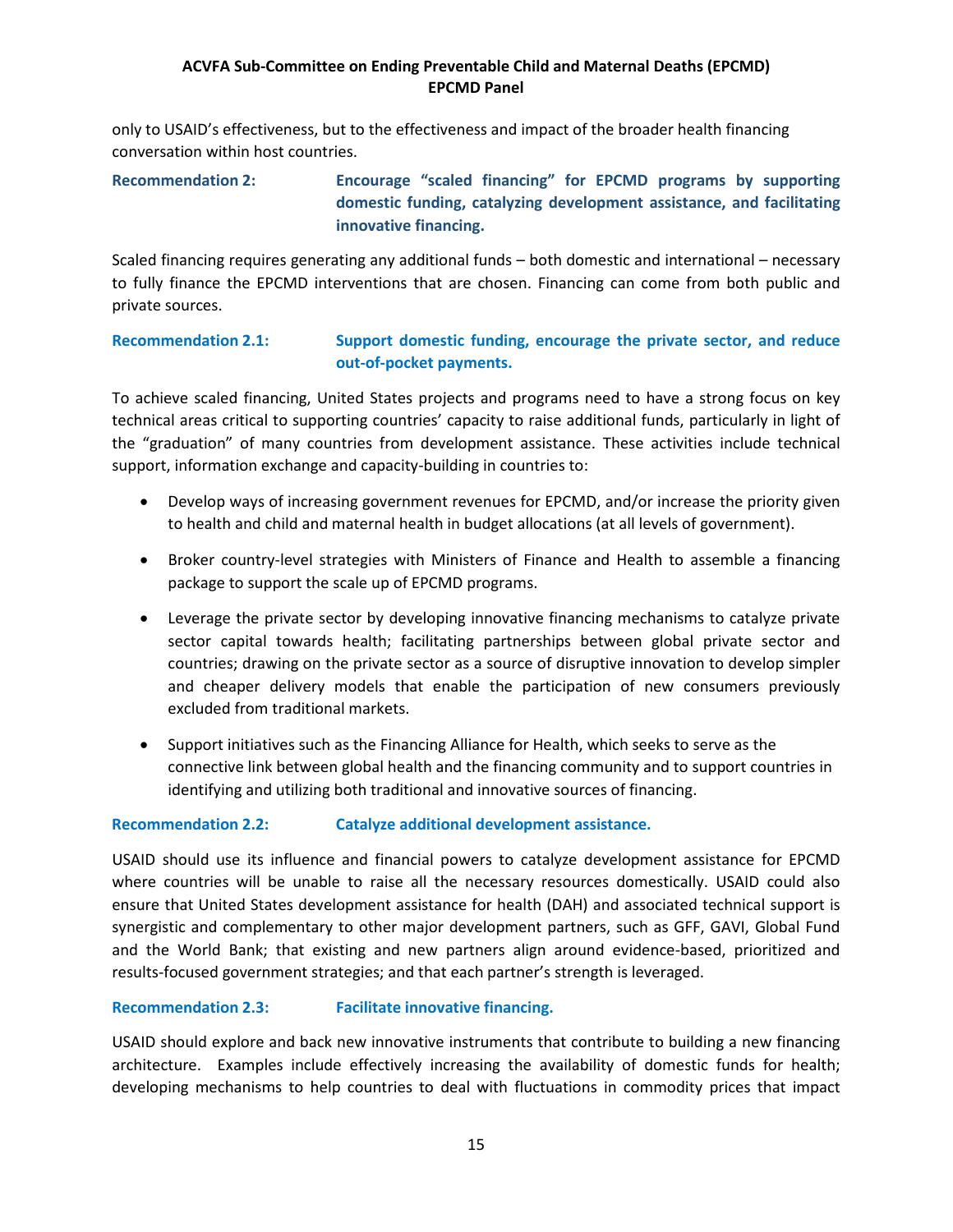treasuries and therefore allocations to health sector; and market-shaping initiatives, which have the potential to, for example, cut commodity and pharmaceutical prices globally.

However, the Panel notes that the internal capacity within USAID, within the international development system more broadly, and at country level is severely limited. Without bolstering USAID's internal capacity and dedicated budget to this task, such innovations are likely to be ad-hoc and limited in scale and scope to where particularly entrepreneurial staff take action. A systematic approach to using USAID's full suite of tools (inclusive of grants, loans through development banks, guarantees, etc.) needs to be brought to bear, and the Panel notes the absence of a plan to do that. The development of a toolkit by USAID, however, has been a major step forward and recognized by the Panel, although insufficient in and of itself. Therefore USAID should develop a detailed plan to facilitate innovative financing, including utilization of the toolkit.

# **Recommendation 3: Ensure all financing for EPCMD is sustainable and well-positioned to continue to support EPCMD programs in-country moving forward.**

Sustainable financing contributes to ending preventable child and maternal deaths by ensuring universal coverage of needed interventions, as well as by capturing the benefits of economic growth and addressing the challenges that occur as countries move from low- to middle-income status.

In this area, USAID should assist countries to:

- Ensure that domestically-sourced health spending and spending on EPCMD rises at a more rapid rate than national incomes;
- Develop strategies for transitioning countries from grant aid as they get richer, while ensuring that any external resources necessary to EPCMD are made available;
- Use its influence to ensure that DAH for countries that still need it catalyzes sustainable financing policies, including linking increases in domestic resource mobilization to continued DAH; and
- Recognizing that the majority of preventable maternal and child deaths occur in fragile and conflict-affected settings, develop tailored financing strategies that are relevant to these specialized country contexts in which there is a disproportionate impact on women and young children.

The recent slowdown in development assistance for health highlights the need to prioritize institutional capacity building and *to develop plans that help countries ease the financial and institutional transition from grant to concessional and eventually self-financing.* One example is to use development assistance to buy down interest on IBRD loans to bring them to concessional terms. It is important to anticipate this transition and help countries grow domestic resources and institutional capacity in such a way that there is a handoff in a progressive manner for 2030 and beyond.

Finally, USAID should support the expansion of prepaid pools. Increased funding for child and maternal health should not come from increased out-of-pocket payments in poor populations, as these payments prevent millions from obtaining the health services they need and result in severe financial hardship for millions more who use these services. USAID could support country efforts to reduce direct out-of-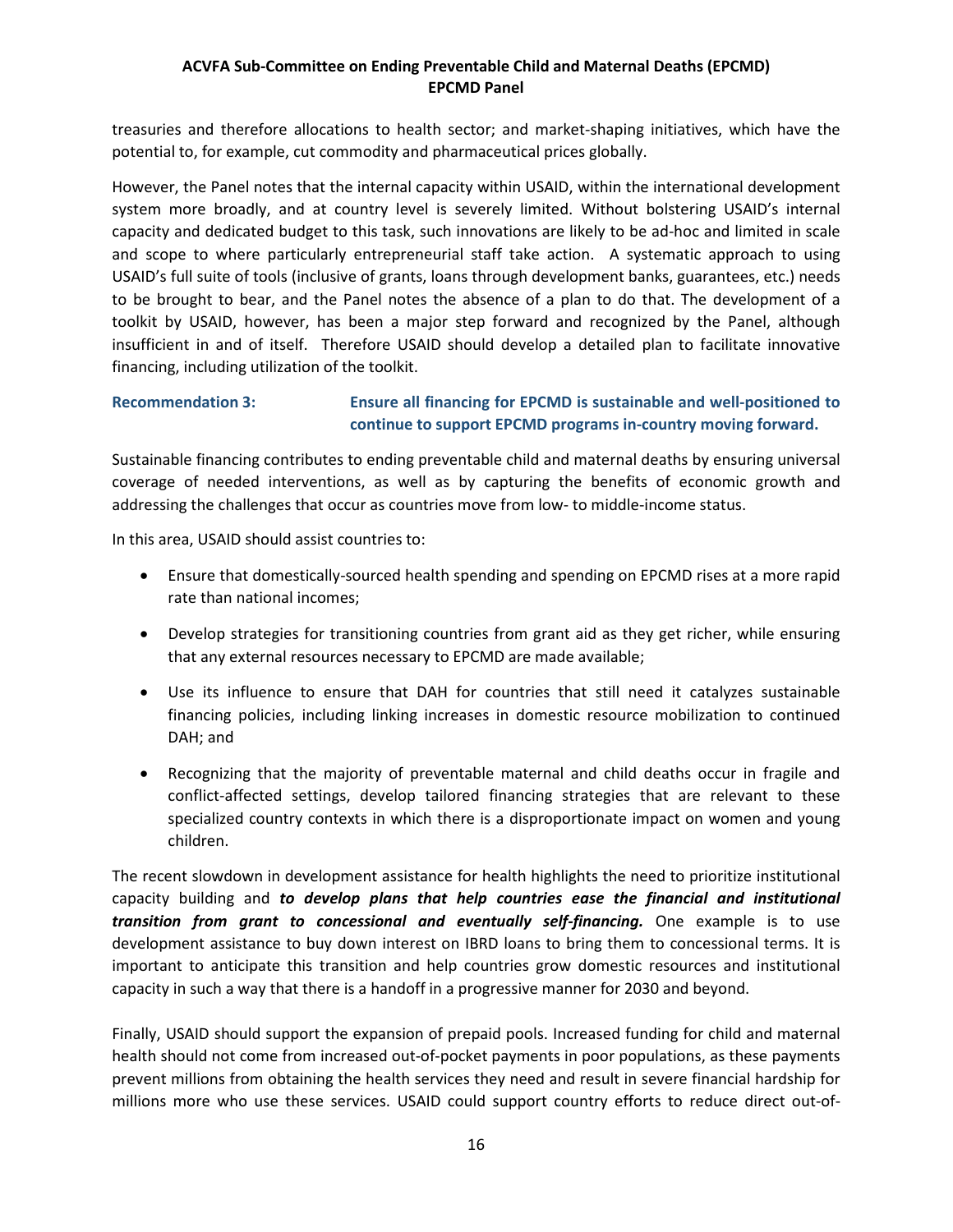pocket health payments, particularly by the poor, through efforts to increase pre-payment and pooling from which the poor benefit. For example, this could be done through expansion of social health insurance towards informal sector workers and their families or adopting new technology that facilitates collection and pooling of contributions from those who can afford to make them.

## **IV. Ongoing Work of the EPCMD Panel**

These recommendations are aimed to build upon USAID's tremendous success in maternal and child survival. The EPCMD Panel remains committed to working with the Agency to ensure EPCMD programs are well-positioned to thrive through the next Administration and efforts are sustained to sharpen the efficiency of their programs; to refine, strengthen and amplify their message to Congress and the American people; and to increase smart, scaled, and sustainable financing for EPCMD.

We thank the leadership and dedicated staff of USAID for their continued exceptional efforts, and for their personal commitment, to bring about an end to all preventable child and maternal deaths – beginning with the saving of an additional 15 million children by the end of 2020.

The American people should be incredibly proud of this work carried out on their behalf.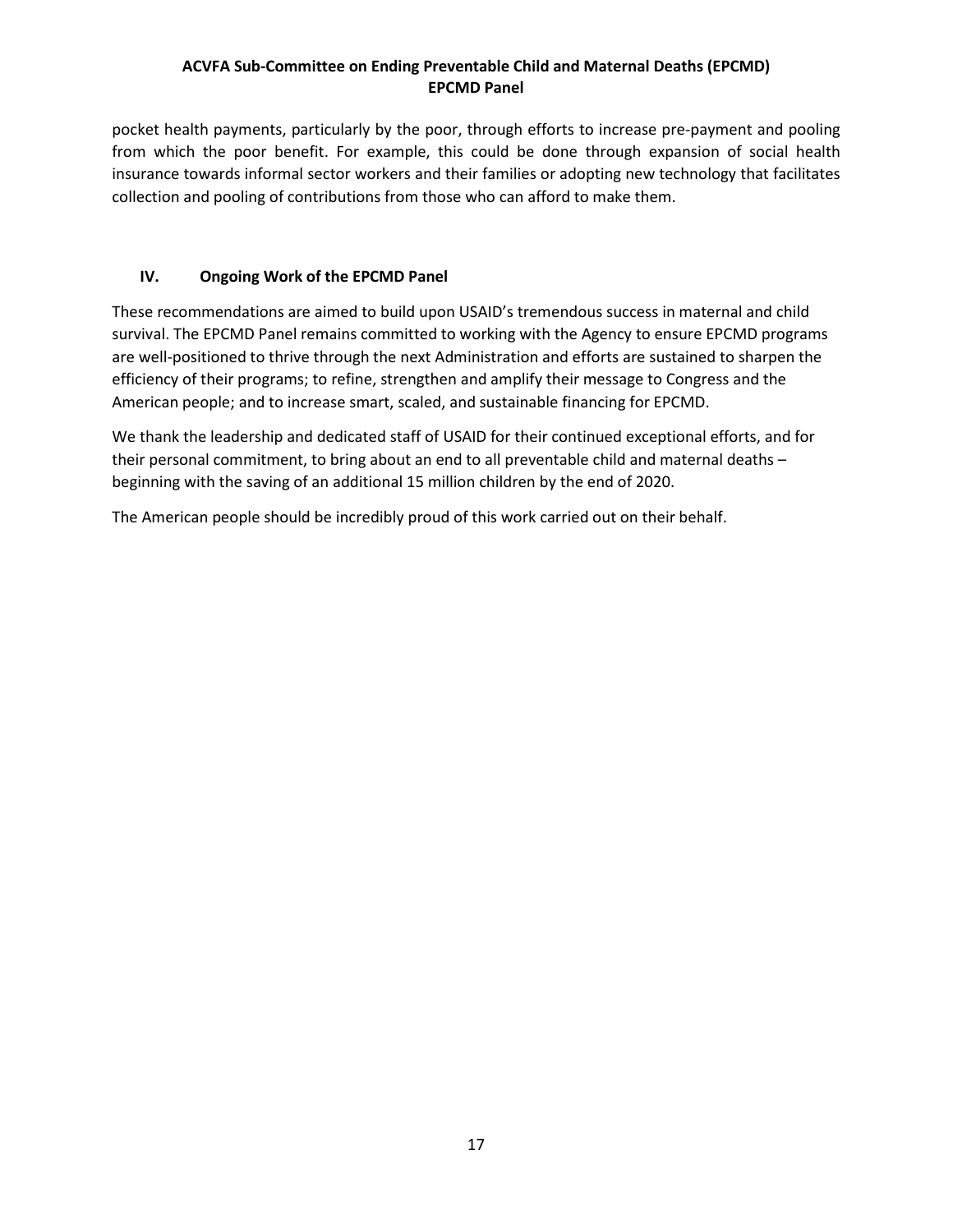

| Recommendation                                                                                                                             | <b>Evidence of Implementation</b>                                                                                                                                                                                                                                                                                                                                                                                                                                                                                                                                                                                                                                                                                                                                                                                                                                                                                                                                                                      |  |  |
|--------------------------------------------------------------------------------------------------------------------------------------------|--------------------------------------------------------------------------------------------------------------------------------------------------------------------------------------------------------------------------------------------------------------------------------------------------------------------------------------------------------------------------------------------------------------------------------------------------------------------------------------------------------------------------------------------------------------------------------------------------------------------------------------------------------------------------------------------------------------------------------------------------------------------------------------------------------------------------------------------------------------------------------------------------------------------------------------------------------------------------------------------------------|--|--|
| <b>Define "What Success Looks Like"</b>                                                                                                    | Use of technology expands interest in USAID activities, and a greater number of applicants/offerors get<br>answers more rapidly before deciding to invest in bidding, and shorter time to award:<br>USAID/Nigeria hosted two Industry Day webinar conferences in Washington D.C. for two solicitations-<br>-USAID Integrated Health Program (\$225M, SOL-620-15-000009), and the U.S. President's Malaria<br>Initiative for States (\$90M, SOL-620-16-000009).<br>USAID/Egypt utilized pre-solicitation and pre-award conferences for two major EG procurements<br>totaling \$48 million resulting in highly responsive proposals allowing the Contracting Officer to make<br>awards without discussion in both cases.<br>USAID/Washington, Global Health, achieved a five-year high with 90 new awards in FY2015, including<br>11 Supply Chain awards with a ceiling of \$11.5B, and 5 major awards in advance of lead times all of<br>which accelerated establishment of critical development goals. |  |  |
| <b>Select Most Appropriate Instrument (i.e., Acquisition</b><br>or Assistance (A&A)) to Enable Effective Award<br><b>Management</b>        | Clearer policy and more outreach provides additional tools for Agency personnel and forum for<br>discussion:<br>Updated and issued ADS 304, Selecting the Appropriate Acquisition and Assistance (A&A) Instruments<br>in April 2016, in conjunction with draft amplifying guidance for the DRG sector.<br>Accurate and complete Quarterly Business Forecast and conference calls between the public and the<br>Bureau for Management's Office of Acquisition and Assistance (M/OAA) provides for early<br>identification of the Agency's choice of instrument and clarification.                                                                                                                                                                                                                                                                                                                                                                                                                       |  |  |
| <b>Increase Financial Transparency of</b><br><b>Administrative/Programmatic Costs</b>                                                      | Global access to award file documents improves voucher processing.<br>In May 2016 USAID Washington completed the roll out of ASIST which provides access to the<br>appropriate USAID personnel to award file documents and an automated voucher routing process.<br>Comprehensive instructions increase the quality of indirect cost rate proposals:<br>In April 2016 the Agency published on www.USAID.gov a user-friendly Indirect Cost Rate Guide for<br><b>Nonprofit Organizations.</b>                                                                                                                                                                                                                                                                                                                                                                                                                                                                                                            |  |  |
| <b>Evaluate Costs in Relation to Outcomes</b>                                                                                              | Agency senior leadership reviews of the largest acquisition and assistance activities strengthens<br>development outcomes:<br>Since FY 2013, the Administrator has approved 67 A&A activities (\$75 million and above) with a total<br>value of \$29.11B.                                                                                                                                                                                                                                                                                                                                                                                                                                                                                                                                                                                                                                                                                                                                              |  |  |
| <b>Promote Competition by Creating and Competing Awards</b><br>That Can Be Successfully Managed by a Wider Variety of<br><b>Applicants</b> | Expanded "how to" tools at USAID.gov, piloted self-assessment readiness tool to increase pool of<br>potential implementing partners, and developed local capacity:<br>Created and updated a suite of information and training on "How to Work with USAID."<br>In Southern Africa, USAID piloted self-assessment organizational tools with 60 local partners in an<br>effort to identify areas of risks, giving partners the ability to gain a better understanding of their<br>readiness for doing business with USAID.<br>USAID/Malawi developed the capacity of local publishing firms resulting in significant cost savings and<br>better distribution of early grade reading materials to every school in Malawi within 20 weeks of<br>contract award.<br>Awarded 18 Ebola-related new awards in 2015, of which 16 utilized the expanded Broad Agency<br>Announcement (BAA) procurement approach.                                                                                                  |  |  |
| <b>Assess and Motivate Partner Performance</b>                                                                                             | Significant increase in capturing contractor performance assessment reports (CPARs) improves dialogue<br>between COs, CORs and Contractors while improving the quality and amount of past performance data<br>available:<br>CPARs compliance reached 85% as of June 2016.<br>Tying performance to fee provides incentive to reach or exceed targets:<br>USAID/Egypt awarded Facilities Operations and Maintenance contract (in 2015) with a quarterly<br>performance incentive-based award fee and USAID/Malawi 3 RFPs using fee tied to performance<br>targets (SOL-612-16-000008, SOL-612-16-000006, SOL-612-16-000001).                                                                                                                                                                                                                                                                                                                                                                             |  |  |
| Broaden the Existing Practice of Managing the Universe<br>of Awards as a Portfolio, from Planning through Award<br><b>Management</b>       | Capturing business requirements for project planning, portfolio management and monitoring leads to<br>functional requirements to be included in the Development Information System.<br>USAID/Malawi's integrated strategy reduced duplication across partners, increases capacity of district<br>government personnel and partner staff, and increases sustainability of activities.                                                                                                                                                                                                                                                                                                                                                                                                                                                                                                                                                                                                                   |  |  |
| Equip Personnel with the Right Skills to Assess<br>Value for Money, Hold Them Accountable, and<br><b>Provide Incentives to Motivate</b>    | Expanded tools and increased participation in acquisition and assistance training strengthens knowledge<br>and understanding of procurement workforce:<br>Delivered Management, Knowledge and Learning training to over 100 field participants including<br>"value for money."<br>Extended licenses to over 100 users for the Virtual Acquisition Office.<br>٠                                                                                                                                                                                                                                                                                                                                                                                                                                                                                                                                                                                                                                         |  |  |
| Enable Timely Access to Relevant, Useful<br><b>Information</b>                                                                             | Greater outreach using social media and other virtual means more rapidly delivers current A&A<br>information and access to senior procurement officials<br>Launched an e-mail distribution list and Twitter handle to more efficiently and effectively<br>communicate with Implementing Partners.<br>Expanded use of on-demand E-learning for A&A training allows workforce anytime, anywhere access.<br>$\bullet$                                                                                                                                                                                                                                                                                                                                                                                                                                                                                                                                                                                     |  |  |
| Streamline, Standardize, and Automate A&A<br><b>Processes to Reduce Variation</b>                                                          | Upgrades to A&A Planning tool and the Global Acquisition and Assistance System (GLAAS) lead to more<br>accurate data and standardized documents:<br>In early 2016, released a new document builder and improved clauses functionality in GLAAS.<br>In spring 2016, linked the A&A Plan tool with GLAAS to increase quality and remove redundancy.<br>Extensive work on Intranet sites to provide pertinent information and access to documents for each<br>phase of the award.                                                                                                                                                                                                                                                                                                                                                                                                                                                                                                                         |  |  |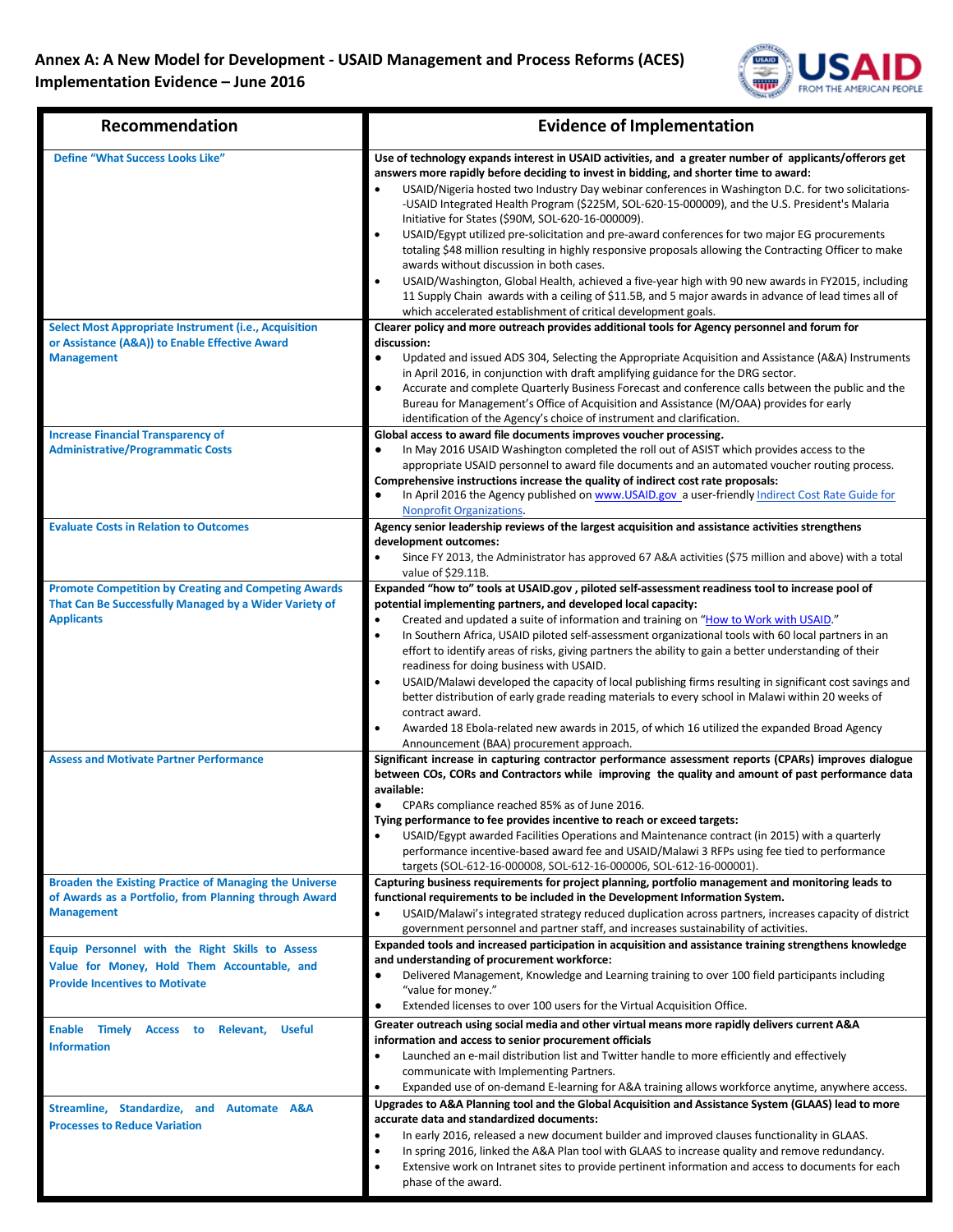During the 2014 *Acting on the Call* in Washington, DC - USAID committed to save up to 500,000 lives by the end of 2015. Last year, working with analyses conducted by IHME to create a standardized scorecard for donors, USAID determined that this commitment had been met. This information was provided to the panel.

Also in 2014, USAID committed to working in collaboration with countries to save up to 15 million children's lives by 2020. This effort will put countries on track to reach the Sustainable Development Goal target of 25 child deaths per 1,000 live births by 2030. Through subsequent *Acting on the Call* reports, USAID has been tracking country progress against these commitments. We track progress by monitoring several areas:

- 1. Trends in under-5 mortality rates to determine whether countries are achieving an average annual rate of reduction sufficient to meet these goals.
	- Countries must achieve at least the country specific ARR that would keep them on the required trajectory from 2012 in order to be considered "on track."
- 2. A set of seven indicators across USAID priority interventions to ensure that coverage is on track with coverage required to achieve "best performer" status on that indicator.
	- Meeting or exceeding indicator targets in 4 or more out of 7 tracer indicators indicates a high degree of overall progress and a country would be considered to be "on track."
- 3. Achievement of our lives saved goal in terms of numbers of lives saved.
	- Given that these commitments were made in 2014, using a 2012 baseline year and current data is available only through 2015, progress toward lives saved of 17% of our total goal or greater is considered "on track" - (17% is the yearly percentage toward the target required for each of 6 implementation years 2014-2020).

The 2016 Acting on the Call report provides progress updates in each of these areas by country, including both where countries are "on track" and where progress is still needed or needs to be reenforced in order to guard against slipping (see below). USAID also created a series of management dashboards to track progress on program implementation. This allows direct support and technical assistance to countries as soon as key milestones fall behind, rather than waiting for indicator data. USAID recently added Burma as a  $25<sup>th</sup>$  priority country and will similarly calculate and begin tracking Burma's progress using these same methodologies.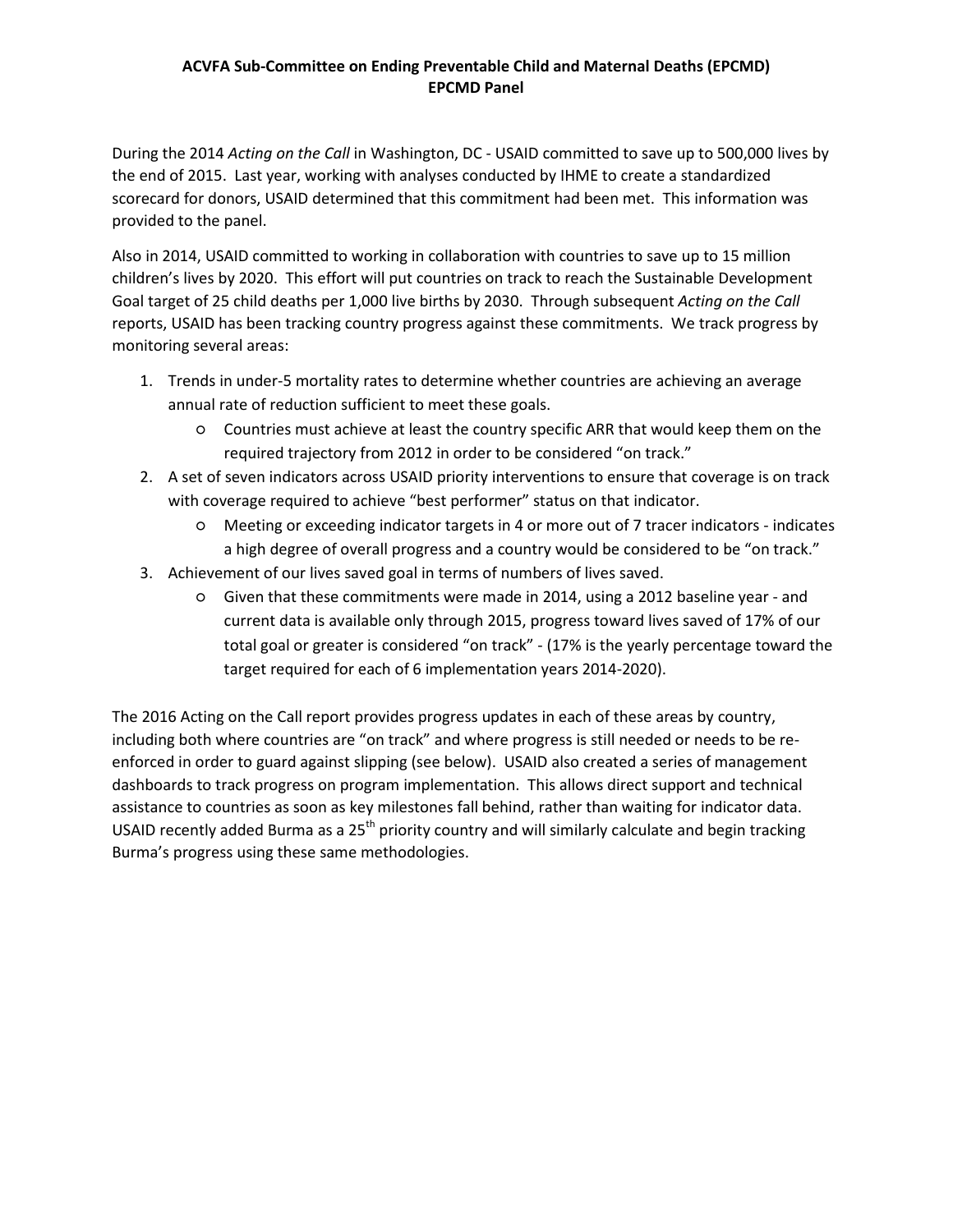

Measures include: Average annual rate of reduction of under-five mortality sufficient to achieve SDG goal, 4 or more out of 7 tracer indicators on target to achieve

best performer coverage, greater than 17% of 2020 lives saved goal achieved in first year of implementation of Acting on the Call roadmaps.

| Afghanistan | Kenya      | Pakistan    |  |
|-------------|------------|-------------|--|
| Bangladesh  | Liberia    | Rwanda      |  |
| <b>DRC</b>  | Madagascar | Senegal     |  |
| Ethiopia    | Mali       | South Sudan |  |
| Ghana       | Malawi     | Tanzania    |  |
| Haiti       | Mozambique | Uganda      |  |
| India       | Nepal      | Yemen       |  |
| Indonesia   | Nigeria    | Zambia      |  |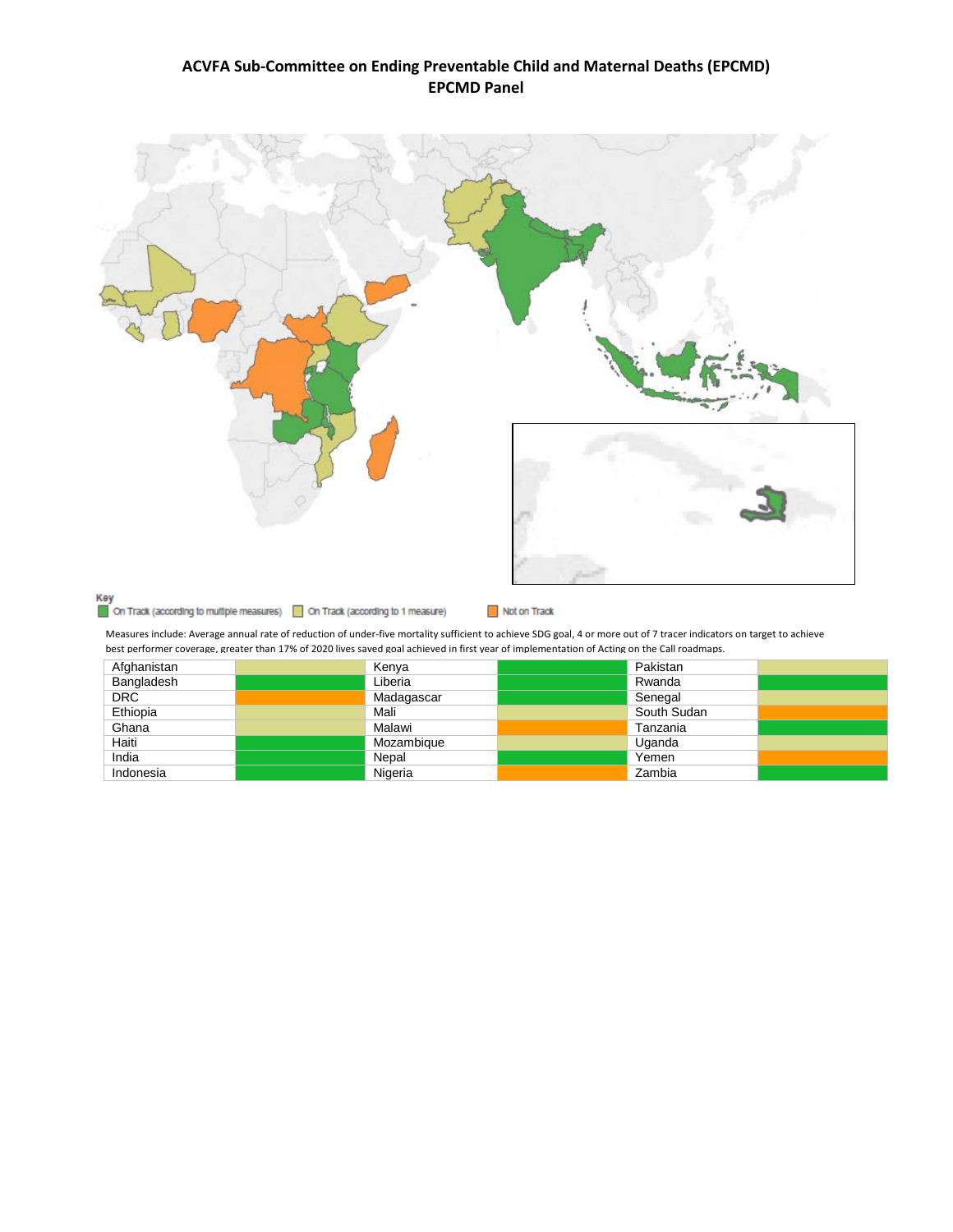#### **Annex B:** *EPCMD Panel Members*

- **Mr. Ray Chambers (Chair),** UN Special Envoy for Health in Agenda 2030 and for Malaria
- **Dr. Helene Gayle, M.D., M.P.H. (Vice Chair),** CEO, McKinsey Social Initiative
- **Mr. Jack Leslie (ACVFA Chair),** Chairman, Weber Shandwick
- **Mr. Rodney Bent,** Director, United Nations Information Center
- **Ambassador Deborah Birx,** MD, U.S. Global AIDS Coordinator
- **Ms. Barbara Brocker,** President, Allegro Global Procurement Solutions
- **Ms. Kathy Calvin,** President and CEO, UN Foundation

**Dr. Joanne Carter, DVM (Priority Area 1 Champion),** Executive Director, RESULTS/RESULTS Educational Fund

- **Ms. Jean Case,** CEO, The Case Foundation
- **Dr. Tim Evans (Priority Area 3 Champion)** Senior Director, World Bank
- **Dr. Paul Farmer, M.D., Ph.D.,** Co- Founder, Partners in Health
- **Dr. Bill Frist, M.D.,** Former United States Senator
- **Ms. Gargee Ghosh,** Director of Policy Analysis and Financing, BMGF
- **Ms. Anne Goddard,** President and CEO, ChildFund International
- **Mr. Kent Hill,** Senior Vice President, World Vision
- **Mr. Ira Magaziner,** CEO & Vice Chairman, CHAI
- **Mr. John Megrue,** Chairman, APAX Partners US

**Mr. Mark Shriver (Priority Area 2 Champion),** President, Save the Children Action Network

**Mr. Jeffrey Walker,** Vice Chairman, UN Special Envoy for Health in Agenda 2030 and for Malaria; Former Managing Partner & Co-Founder, JPMorgan Partners; Former Vice Chairman, JP Morgan Chase & Co; Former Chairman, JPMorgan Chase Foundation

**Senator Harris Wofford, J.D.,** Former United States Senator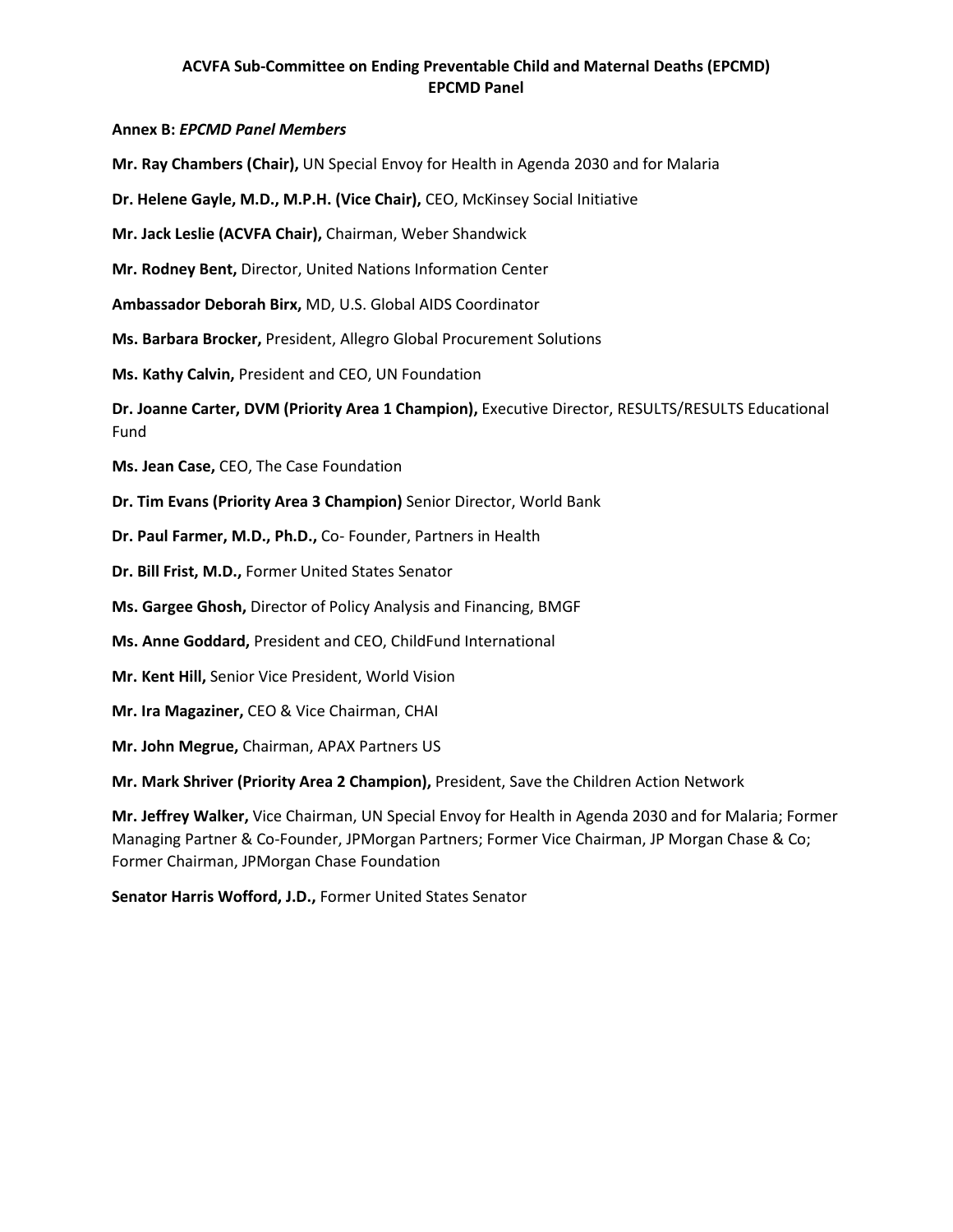#### **Annex C:** *Key messages that resonate with Congress*

- **Progress**: Congress wants to know that United States investments in maternal, newborn and child survival programs are effective. For example, the dramatic success in child survival over the past two and a half decades is a great starting point.
- **Impact**: It is vital to talk about the impact of United States investments on saving the lives of mothers and children as well as a description of how these investments and resources will actually be used.
- **Sustainability and Country Ownership**: It is critical to emphasize that the goal of EPCMD is a shared value and objective that is funded by other foreign governments, international organizations and the countries themselves. It furthermore helps to illustrate that citizens in these countries are holding their own governments accountable for financial and policy pledges.
- **Multiple Actors**: It is important to demonstrate to Congress how USAID is supported by a variety of actors, including the private sector. This shows that the United States Government and country governments partner with a variety of actors and that the United States is not alone in its efforts to end preventable child and maternal deaths around the world. For example, and in addition to corporate partners, USAID should better illustrate and discuss the role of partnerships such as Gavi, the Vaccine Alliance, or the Partnership for Maternal, Newborn and Child Health (PMNCH).